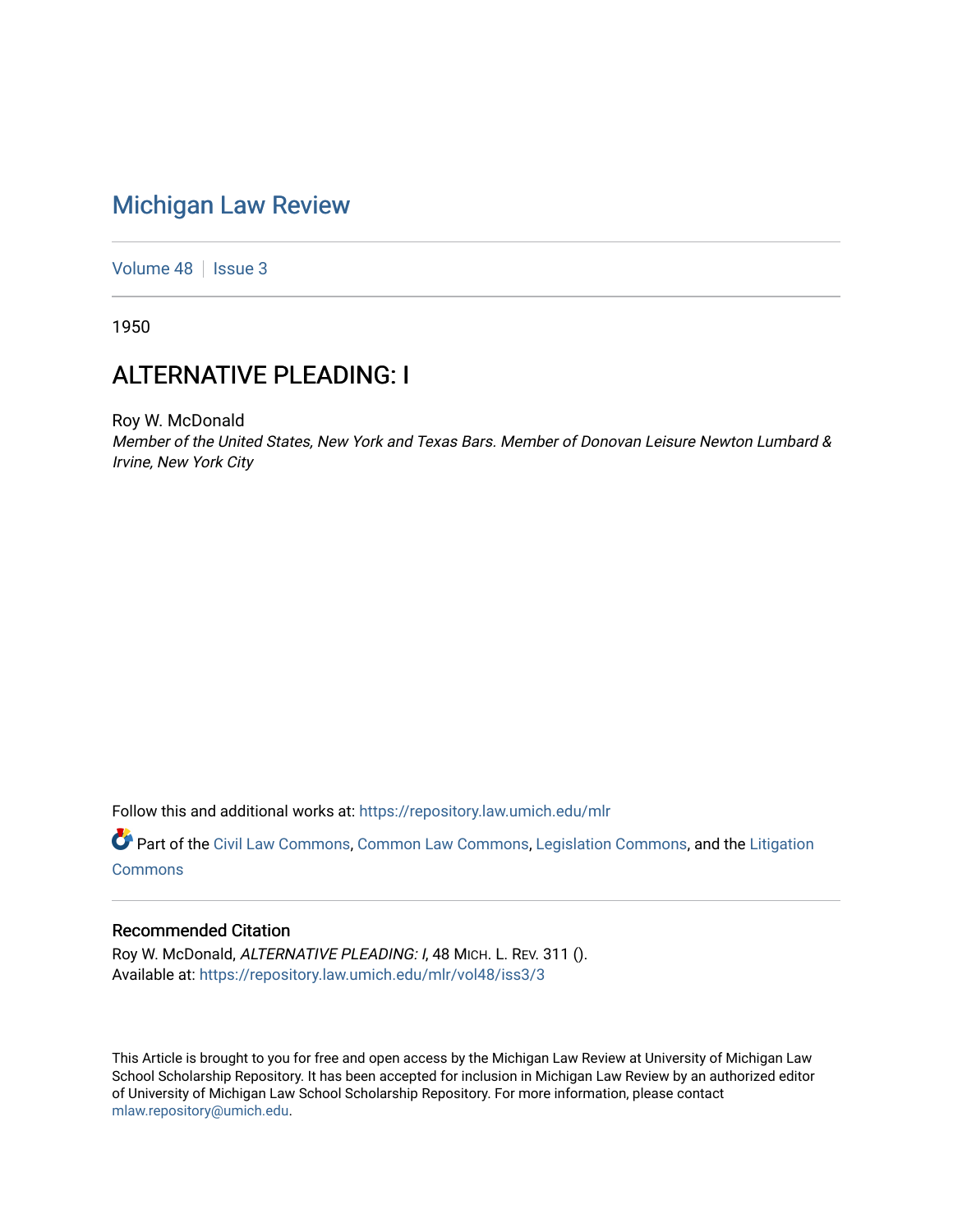## ALTERNATIVE PLEADING: I\* *Roy W. McDonaldt*

## I

#### **INTRODUCTION**

ON December 8, 1941, oral arguments were presented to the Supreme Court of Nebraska with respect to the report of its advisory committee. appointed some two years before to Supreme Court of Nebraska with respect to the report of its advisory committee, appointed some two years before to suggest amendments to the state's code of civil practice.<sup>1</sup> The court, by an act of June 5, 1939 had been requested to prepare and to report to the legislature proposed rules of procedure.<sup>2</sup> For two years the committee had worked at its assignment. There had been sharp disagreement in the state bar as well as in the committee as to the extent to which the Federal Rules of Civil Procedure should be followed. Now it was presenting the result of its labors.

The document, which incorporated a number of the Federal Rules, was handed up without any committee recommendation that it be adopted, and with a preliminary oral statement by the committee's chairman suggesting that haste was unnecessary and that the court might "with prudence, economy and stability await the early solidification of the Federal practice." The court, however, took no such dim view of its duty. Despite an adverse vote by the lawyers participating in a statewide poll, the court, after careful study and consultation with the judicial council and others, made some changes, and on

\* The research on which this and the following articles are based was conducted under the supervision of Professor Paul R. Hays of Columbia University and the articles are submitted in partial satisfaction of the requirements for the degree of Doctor of the Science of Law in the Faculty of Law, Columbia University.

t B.S.C., Southern Methodist University, 1940; LL.B., University of Texas, 1927; LL.M., Columbia University, 1941. Member of the United States, New York and Texas Bars. Professor of Law, Southem Methodist, 1938-45; Visiting Professor of Law, University of Texas, 1939; University of Michigan, 1942; Columbia University, 1946. Member of Donovan Leisure Newton Lumbard & Irvine, New York City.-Ed.

<sup>1</sup> The account here given is summarized from Shackelford, "Why Adopt New Rules of Pleading and Practice," 21 NEB. L. REv. 94 (1942); Bongardt, ''Final Draft Report, Nebraska Rules of Civil Procedure," id. at 76; Statement of Committee Chairman John W. Delehant, id. at 71; Clark, "The Nebraska Rules of Civil Procedure," id. at 307; Simmons, "Why New Rules of Procedure Now," 26 J. Am. Jun. Soc. 170 (1943).

2 Neb. Laws (1939), c. 30, p. 164; Neb. Comp. Laws (Supp. 1941), §§27-231-27-237.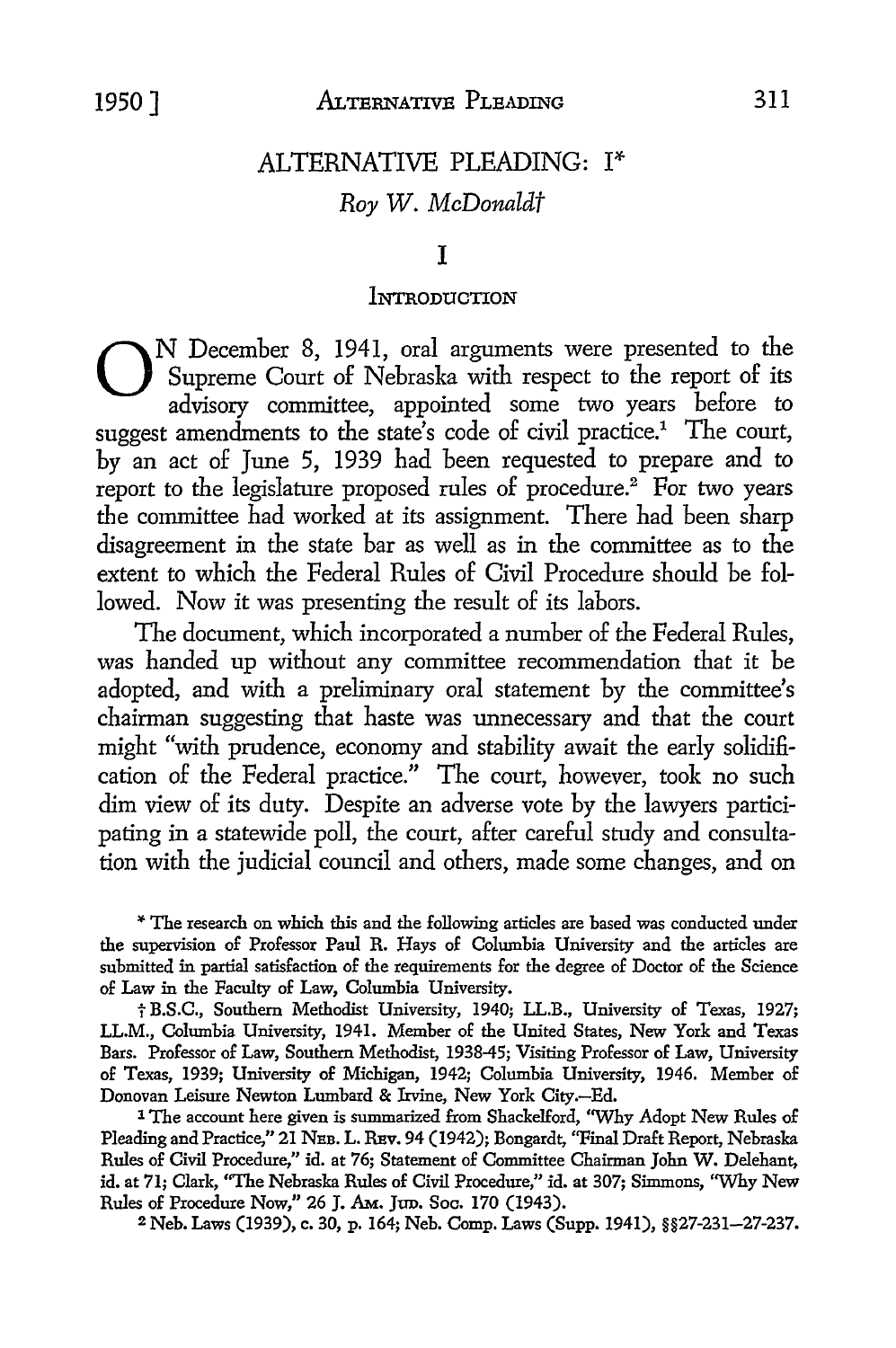April 20, 1942, unanimously approved rules which would have incorporated material changes in the practice. These rules came before the legislature in 1943. Their approval was recommended in a strong presentation personaliy delivered to the legislature by Chief Justice Robert G. Simmons.

The legislature rejected the rules and repealed the act under which they had been prepared and reported.<sup>3</sup>

The story is pertinent to a study of alternative pleadings not only as a commentary upon the attitude of many practitioners toward the whole subject of procedural reform, but more specifically because one ground on which opposition was based was that the rules reported by the advisory committee proposed to incorporate a specific authorization, in the form of Federal Rule 8(e)(2), of alternative and hypothetical pleading. Certainly the opposition to this rule was not determinative of the outcome of the whole effort. It was an incidental but a symptomatic skirmish. It was urged upon the court in oral argument that such a rule would "greatly complicate litigation and add to the burden and expense of the opposing party." Waxing enthusiastic, the speaker argued: "Facts do not exist in the alternative .... I feel that justice will be best promoted by continuing to limit a pleader to statements of the facts which he knows or has reason to believe are true. If he is so limited, there is no reason or occasion for him to plead alternative or hypothetical claims or defenses."

This statement was undoubtedly made in good faith. Indeed, with but slight rephrasing, it might have been thrown into quotation marks and attributed to distinguished judges who have served on the highest courts of some states. Yet it runs flatly counter to the Federal Rules and the codes and rules of a substantial number of states. When views as to procedural techniques are so diametrically opposed, the words "right" and "wrong" do not fit neatly into an analysis. When procedural reform is in process, however, it is necessary to make a choice. The effort must be to choose that approach which is most likely, in terms of a value statement applicable to rules of practice, to develop as fully as possible ( within the human limitations of our society) a complete knowledge of all the events which created the conllict resulting in the litigation, and to assist in the evaluation of such events

**<sup>8</sup> Neb. Laws (1943), c. 63, p. 236.**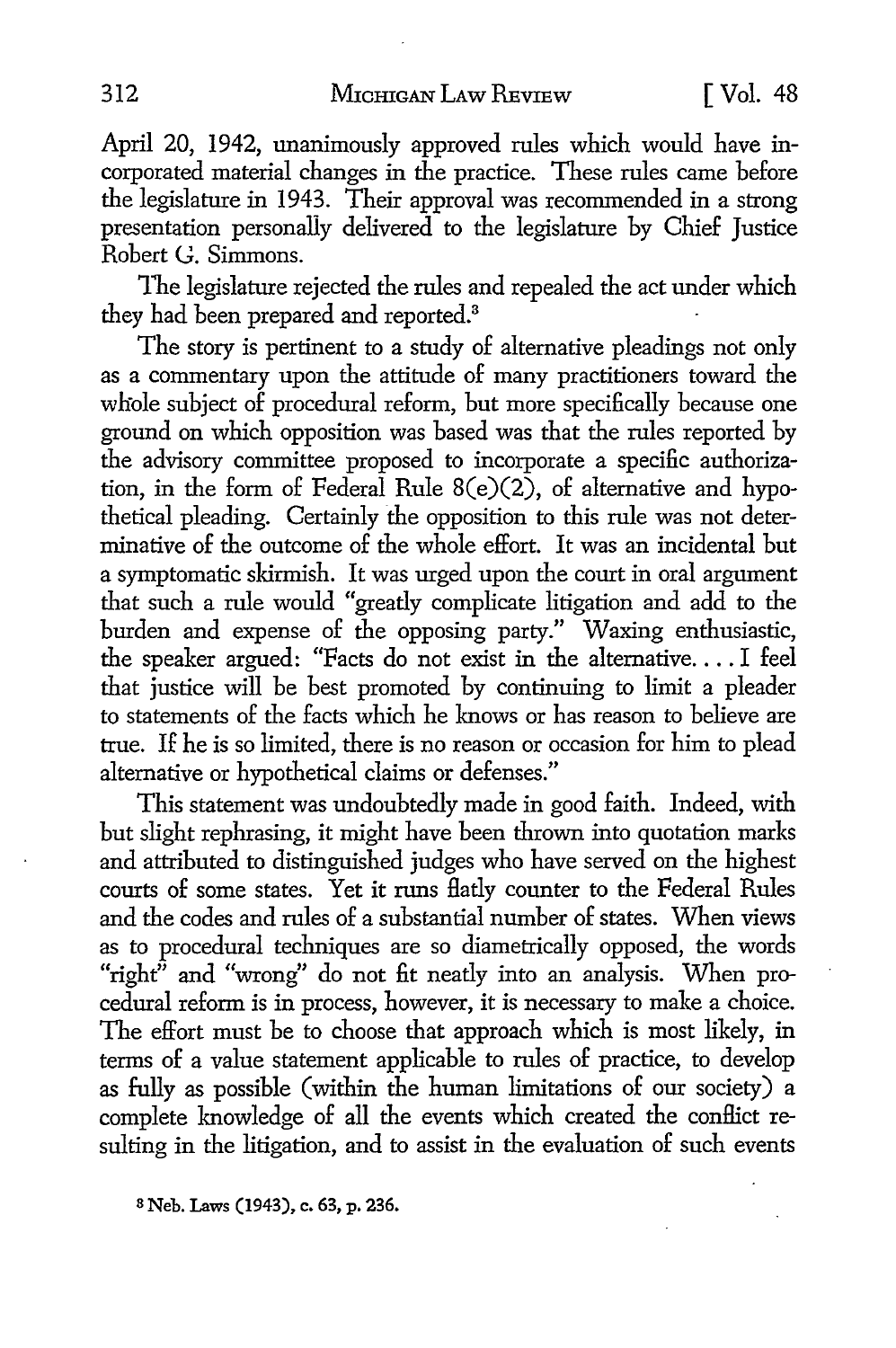and in the awarding of such consequences as accord with the maximum feasible conceptions of justice.<sup>4</sup>

Actual experience casts doubt upon the validity of the quoted argument. Any lawyer who is involved with litigation in his day-to-day practice and who is at all frank must confess that he is often uncertain as to the fact propositions which are likely to be established as true in the course of a trial. Quite early in his practice each lawyer learns that one of his most difficult professional responsibilities will be to isolate, from the mass of undigested information uncovered in an investigation of potential litigation, the particular fact propositions which will depict most forcefully, and with the greatest likelihood of jury or judge conviction, the contentions of his client. Usually it requires only a brief experience, coupled perhaps with a disastrous court appearance in some case where he inadvertently has saddled the wrong horse, to lead the young lawyer into a diligent study of the statutes, rules and precedents of his jurisdiction to determine, in Professor Blume's descriptive phrase, "the maximum scope (outer boundary) of a civil action."<sup>5</sup>This outer boundary, in anything save the most simple litigation, frequently turns upon the freedom with which he may allege diverse statements of the factual propositions and legal theories on which he wishes to rely.

This keenly perceived desire to urge alternative or hypothetical<sup>6</sup> contentions may arise in various exigencies. Situations frequently occur where a party simply cannot be sure, in advance of trial, which of several equally seductive theories of his claim or defense will be supported by the evidence. Particularly is this apt to be true when the facts are within the control of the opponent, especially if an inadequate discovery procedure in the local practice prevents their being made fully available before trial. Again, the evidence may come from witnesses not known to the party in advance of trial, and may develop facts which could not have been anticipated from the statements of witnesses accessible to him. Moreover, pleading in the alternative is often the only method by which a party can "guard against the

<sup>4</sup>This test is based upon the norm outlined in McDonald, "The Background of the Texas Procedural Rules," 19 TEx. L. REv. 229 (1941). See also McDonald, "The Evaluation of Procedural Techniques," 22 TEMPLE L. Q. 397 (1949).

<sup>&</sup>lt;sup>5</sup> Blume, "The Scope of a Civil Action," 42 MICH. L. REV. 257 (1943).

 $6$  "Hypothetical" pleadings are usually allegations which assert that if one fact proposition is true, *then* another fact proposition is true or false. When so employed, hypothetical pleadings are in effect a form of alternative pleading, and where allowed are governed by the same general rules. CLARK, CODE PLEADING 256-7 (1947).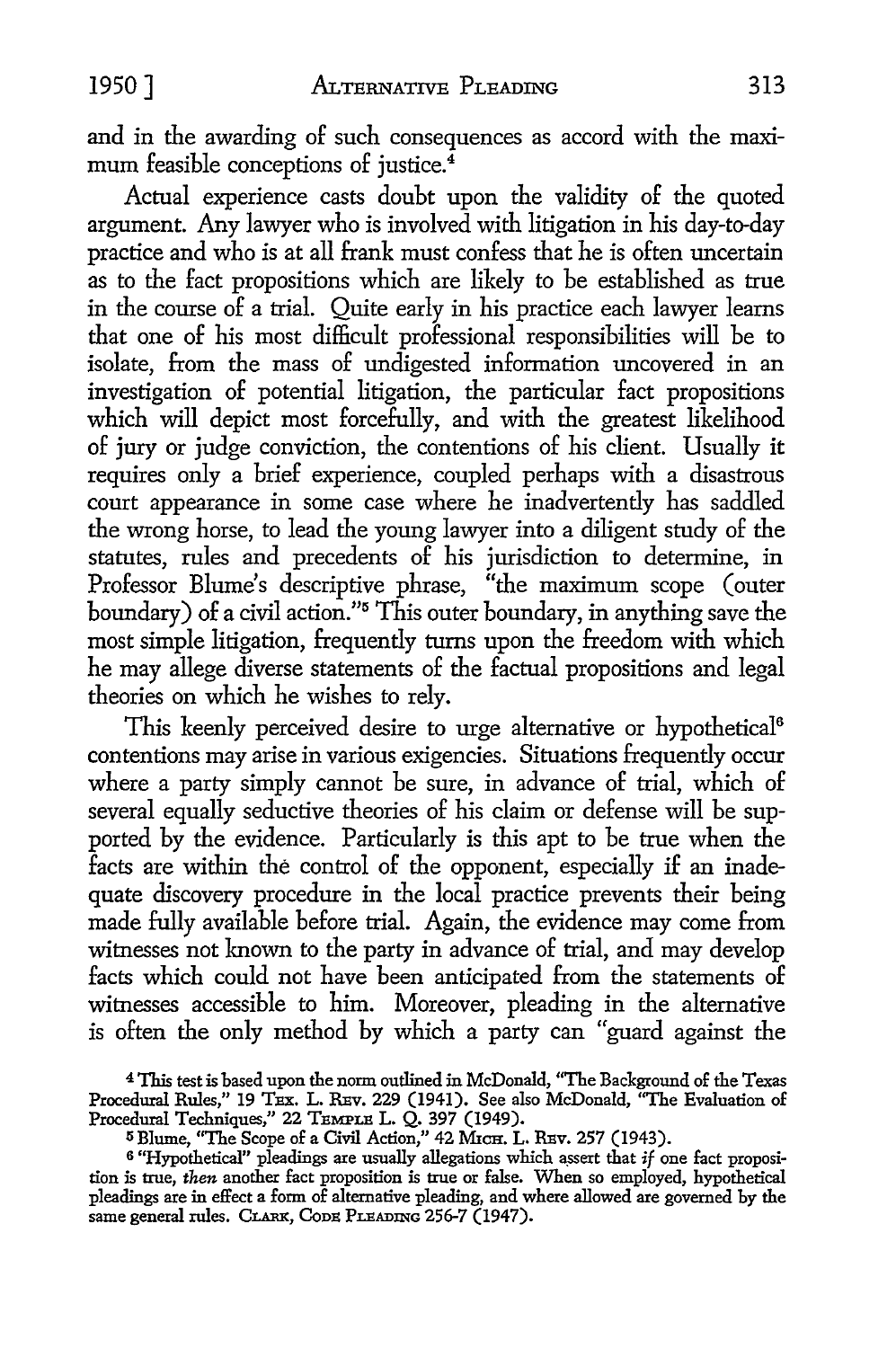infirmities of human memory and the defects of human testimony."<sup>7</sup> And even where there is reasonable assurance as to the probable drift of the evidence, alternative contentions may be suggested by doubts as to the legal theory which will appeal to the judge. Freedom to put forward distinct theories on the basis of the same, or closely related, factual situations seems, therefore, an important aspect of the flexibility implicit in the allowance of alternative pleadings.

The present series of articles seeks to test the extent to which the dictates of this common professional experience have influenced the statutes, rules, and precedents which govern our civil practice. As a background for a review of procedures typical of the code and federal practice within the United States, it will be useful initially to consider briefly the English practice during the past century and a half. The English procedures, as they existed at the end of the eighteenth century, though everywhere locally modified and simplified in some respects, formed authoritative guides for the practices of most of the states for varying periods, some even to this date.<sup>8</sup> Even in those states which have overhauled their procedures most thoroughly, the echo of experience remains a potent factor in problems of interpretation. We turn, therefore, to the English courts.

#### II

### COMMON LAW

### *A. The Single Issue Requirement*

As is well known, the unique object of classical common law pleading was to reduce litigation to a single issue of law or fact.9 The dominant precept which had been developed to effectuate this objective was that the "facts" be alleged with certainty. Three subordinate rules -that pleadings not be duplicitous, or repugnant, or in the alternative-tended to the "chief object ... that the parties be brought to

<sup>7</sup>Birdseye v. Smith, 32 Barb. (N.Y.) 217 at 218 (1860).

<sup>8</sup>American precedents could be and on occasion are cited for many of the points discussed in this article. In a later article I shall outline the code and later developments in the United States, but shall not attempt a detailed analysis of the American efforts to adopt, with modifications, the traditional common law and equity procedures.

<sup>9</sup> Compare the freedom of statement allowed in continental procedure. See STEPHEN, PLEADING, 5th Am. ed., \*pp. 124-125 (1845); 1 CHITTY, PLEADING, 6th Am. ed., \*p. 259 (1833).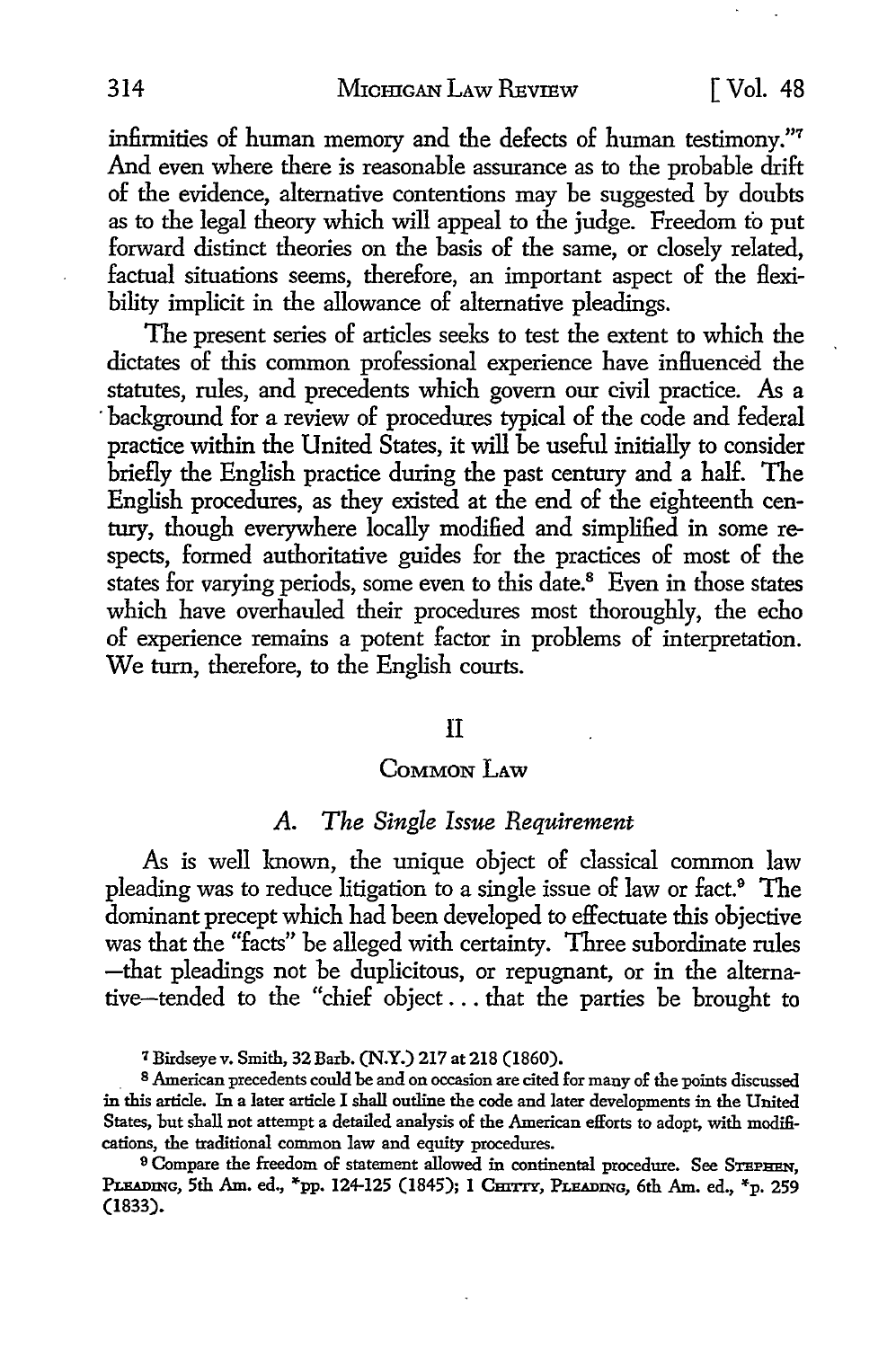issue, and that the issue be material, single and certain in its quality."10 Apologists had supported the requirement with arguments as to economy and expedience: the decision of one material issue would dispose of the controversy, so it was unnecessary to consider more. This, of course, was true, provided one did not inquire too closely into the justice of the decision. "[M]echanical ease . . . in disposing of cases"<sup>11</sup> was furthered, but at the expense of a full development of the controversy.

At the end of the eighteenth century, pleading in the common law courts still proceeded within the diminishing shadow of this requirement so deeply embedded in their tradition. Possibilities of evasion had been developed by the employment of devices hereafter noted. But subject to these evasive techniques, the plaintiff still was to state in his declaration a single theory, without alternatives or inconsistencies; and this the defendant was to meet with a single contention. There was a long background of excessive literalness in the interpretation of pleadings.12 The rules applied also to the plaintiff's replication and to all subsequent pleadings. The classical common law rule was that so long as new matter responsive to the immediately preceding pleading of the opponent could be introduced without departure,<sup>13</sup> the exchange continued, each pleading limited to its single issue, until the parties ultimately clashed head-on at a single point.

Such rules were by their very nature incompatible with alternative pleadings. Accordingly, alternatives were prohibited upon the theory

10 STEPHEN, PLEADING, 5th Am. ed., \*p. 135 (1845). Cf. id. at \*p. 59; SHIPMAN, CoMMoN I.Aw PLEADING, 2d ed., 350 (1895).

11 Dewey, "Logical Method and Law," 10 CoRN. L. Q. 17 (1924).

12 Illustrative of the technical rigidity was Lawly v. Arnold, summarized in Nevil v. Soper, 1 Salk. 213, 91 Eng. Rep. 190 (1698): in an action for trespass plaintiff alleged the removal of timber from a spot where it was lying "for the completion of a house then lately built." The pleading was held defective because a house ''lately built" could require no timber for its "completion."

18 "A departure occurs where, in any pleading, the party deserts [a material] ground [either of fact or law] taken in his last antecedent pleading and resorts to another [material ground] distinct from and not fortifying the first." SHIPMAN, COMMON LAW PLEADING, 2d ed., 473 (1895). In many cases where departures were condemned, the facts were such that alternative allegations, if allowed, would have produced a more adequate test of the merits. Thus where the declaration was grounded upon a common law liability, reliance in the replication upon custom was a departure. Co. Lrrr. \*p. 304e. An initial plea of no injury, followed in the rejoinder by a plea that the plaintifF was injured through his own fault was a departure: Richard v. Hodges, 1 Mod. 43, 86 Eng. Rep. 719, 2 Keh. 619, 84 Eng. Rep. 389, 2 Saund. 83, 85 Eng. Rep. 751, 1 Sid. 444, 82 Eng. Rep. 1207 (1670). The same was held in an action of trespass in which the defendant first pleaded that he had impounded the mare in question because it was trespassing, and in his rejoinder pleaded that he had impounded it because it was deeased: Palmer v. Stone, 2 Wils. 96, 95 Eng. Rep. 705 (1759).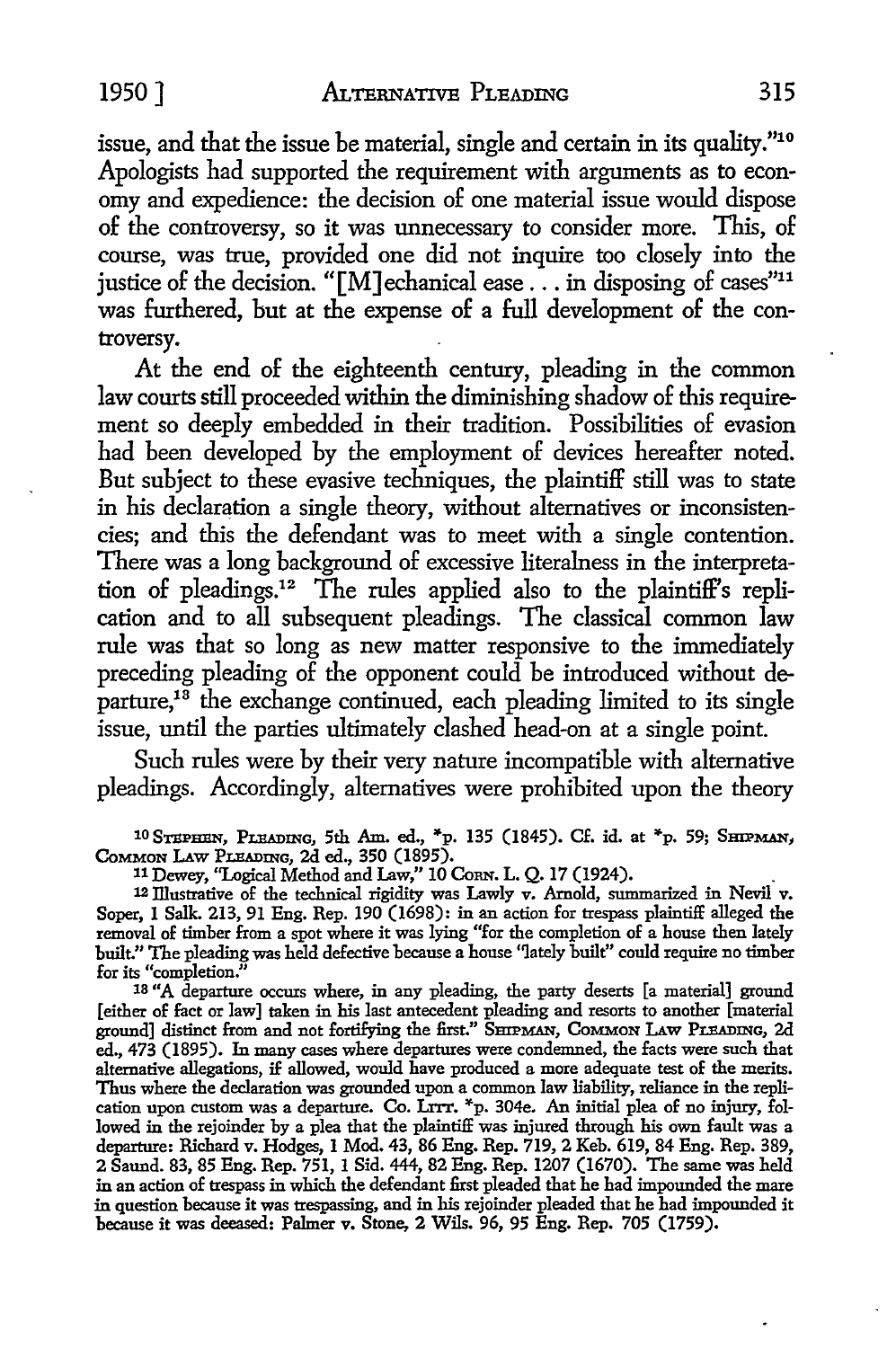that the party must take a stand and notify his opponent with precision as to his contention.<sup>14</sup> Neither party could assert in a single count or defense two theories, either of which independently would sustain his claim or defense, and each of which would require a separate response.<sup>15</sup> A count or plea containing material allegations which were inconsistent or contradictory was defective.<sup>16</sup> The simplest alternative was condemned.<sup>17</sup> In a single count the plaintiff could not allege a contract for a specific and also for a reasonable sum.<sup>18</sup> In an action upon a bond, or for any penal sum for the non-performance of covenants, it had at first been held that only one breach could be alleged.19 But it is interesting to note that an exception was made when a count relied upon a contract containing several obligations. each of which might be breached. Thus in an action of covenant upon an agreement to pay a sum in installments, the allegation that

14 STEPHEN, PLEADING, 5th Am. ed., \*p. 378 (1845); SHIPMAN, COMMON LAW PLEAD-ING, 2d ed., 457-458 (i895). See Birmingham Ry. Light & Power Co. v. Nicholas, 181 Ala. 491, 61 S. 361 (1913). Note Bentham's comment that the rules required "certainty," which meant "precision," not "truth." "Of the information required to be given  $\dots$  in pleading  $\dots$ it is in so many instances allowed to be false, that, upon the whole, it is of at least as little use as if it were always so." 4 BENTHAM, RATIONALE OF JUDICIAL EVIDENCE 276, 278 (1827).

<sup>15</sup>Co. LITT. \*p. 304a; STEPHEN, PLEADING, 5th Am. ed., \*p.251 (1845); 1 CHITTY, PLEADING, 6th Am. ed., \*p. 249, \*p. 564 (1833).

16 STEPHEN, PLEADING, 5th Am. ed., \*p. 377 (1845); 1 CHITTY, PLEADING, 6th Am. ed., \*p. 265 (1833); SHIPMAN, COMMON LAw PLEADING, 2d ed., 449 (1895); Butt's Case, 7 Co. 23a, 77 Eng. Rep. 445 (1600).

SuperHuous and immaterial allegations did not render a pleading double: Countess of Northumberland's Case, 5 Co. 97b, 77 Eng. Rep. 206 (1596); Exec. of Grenelife v. W, 1 Dyer 42a, 73 Eng. Rep. 91 (1538). But note that matter "ill pleaded" might still make the pleading double if it be material. STEPHEN, PLEADING, 5th Am. ed., \*p. 259 (1845). Nor did a "protestation," i.e., a plea entered, not to raise an issue upon the fact protested, but to reserve the right to contest such fact in any later litigation. It was held under the rule that any allegation not denied or protested was deemed to be admitted. Co. LITT. \*p. 124b; SmPMAN, CoMMoN LAw PLEADING, 2d ed., 361 (1895).

· 17 Macurda v. Lewiston Journal Co., 104 Maine 554, 72 A. 490 (1908), allegation that the defendant had done, or caused to be done, an act. The same rule was applied in criminal cases: King v. Brereton, 8 Mod. 328, 88 Eng. Rep. 235 (1725); King v. Stocker, 5 Mod. 137, 87 Eng. Rep. 568, 1 Salk. 342, 371, 91 Eng. Rep. 300, 323 (1695). Cf. 4 BENTHAM, RATIONALE OF JUDICIAL EVIDENCE 282 (1827), "Wherever a man speaks in the disjunctive, a sort of doubt is confessed. . . . Accordingly the disjunctive or is proscribed in pleading. The word *and* is exacted . . . because *and* is always *certain*, though it be always false.'

18 1 CHITTY, PLEADING, 6th Am. ed., \*p. 265 (1833).

19Humphreys v. Bethily, 2 Vent. 198, 86 Eng. Rep. 391 (1690), that defendant "did not pay the sum or any part thereof." The error was cured by the defendant's answer. See 2 Vent. 222, 86 Eng. Rep. 405 (1690). "Bills penal" were succeeded by "Bonds with conditions," and consequently such cases did not arise in the later practice. See PERRY, COMMON LAW PLEADING 303n (1897). In any event the rule was modified by 8 & 9 Wm. III, c. 11, §8 (1697) to allow plaintiff to assign all breaches in an action upon a bond or for any penai sum in a single declaration. The statute was construed to be for the defendant's benefit and compulsory. See extensive note to Gainsford v. Griffith, 1 Wms. Saund. 51, 85 Eng. Rep. 59 at 62 (1678).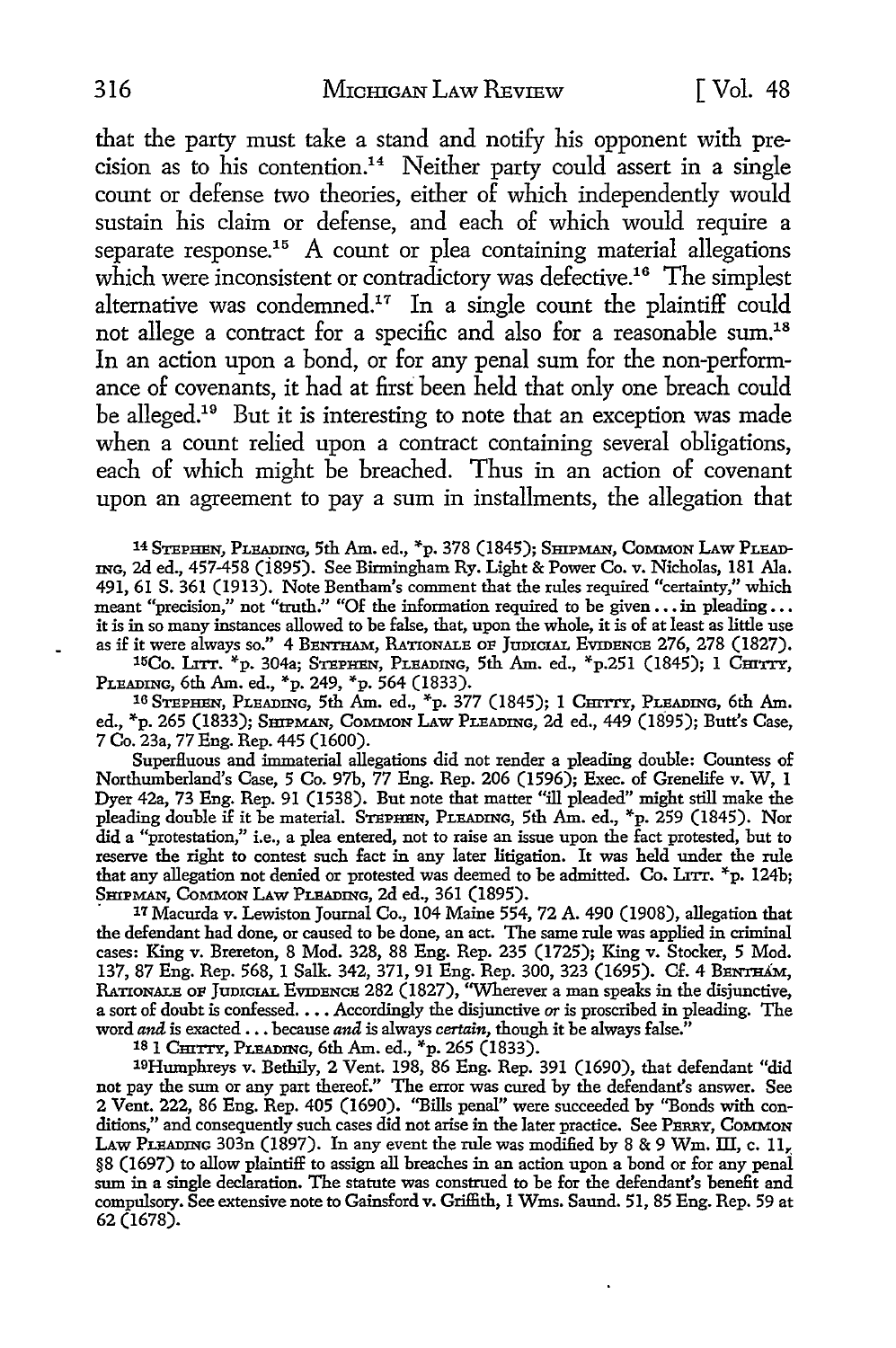the defendant "did not pay the total sum, or any part thereof," was allowed.20 Here, when there was doubt as to the number of payments made, was a germ of alternative pleading.

The defendant also was required under the traditional rules of common law pleading to stand upon a single ground. Prior to 1705 he could not plead both in abatement and in bar, or demur and plead, or deny and plead in avoidance.21 An affirmative defense was to assert a single point, by putting forward one fact or a series of dependent or related facts which together made up one point.<sup>22</sup> This "often led to much inartificial and repugnant pleading, as it naturally induced the defendant to endeavor to crowd as much reasoning into his plea as he possibly could."23 A famous example was *Griffith v. Eyles,24*  debt for the escape of a prisoner, wherein the defendant, warden of the prison, in his rejoinder (1) traversed the allegation of escape; and (2) pleaded that if the prisoner had escaped, he did so against the defendant's will and returned before the defendant knew of the escape and before the action was brought. Either defense would have defeated the claim, but the court required the defendant to stand upon one or the other.

## B. *Evasion of the Single Issue Requirement*

It is not surprising that here, "as always, technical certainty bred uncertainty and dissatisfaction,"25 and that methods of escape had been developed and were in common use by the beginning of the nineteenth century.

20 1 CHI'ITY, PLEADING, 6th Am. ed., \*p. 408 (1833). And cf. Cornwallis v. Slavery, 2 Burr. 772, 97 Eng. Rep. 555 (1759) where in an action upon a paymaster's bond it was held that the failure to pay "all or any part of the receipts" constituted a single breach.

<sup>21</sup> 1 CHITTY, PLEADING, 6th Am. ed., <sup>\*</sup>p. 260, <sup>\*</sup>p. 565 (1833); SHIPMAN, COMMON LAw PLEADING, 2d ed., 354 (1895). But if defendant's plea in abatement was defeated by demurrer, he was allowed to plead in bar. Millar, "The Old Regime and the New in Civil Procedure," 14 N.Y. Umv. L. Q. REv. 197 at 214 (1937).

<sup>22</sup> Co. Lrrr. \*p. 304a. 1 Cmrry, Pleading, 6th Am. ed., \*p. 261 (1833). Rowles v. Lusty, 4 Bing. 426, 130 Eng. Rep. 832 (1827); Robinson v. Raley, 1 Burr. 316, 97 Eng.

<sup>23</sup> 1 CHITTY, PLEADING, 6th Am. ed., \*p. 592 (1833). Cf. TIDD, PRACTICE, 3d ed., 608 (1803).

241 Bos. & Pul. 413, 126 Eng. Rep. 983 (1799). The defendant was given leave to amend in this case and ultimately received judgment. This case was decided in 1799, long after the statute of 4 & 5 Anne, c. 16 (infra, note 64) authorized the defendant to plead multiple defenses. The statute did not aid the defendant, however, because by the accidents of pleading it was not until the defendant's rejoinder that the alternatives were set up, and the statute did not relax the rules upon rejoinder. See below.

25 Nelles, "Towards Legal Understanding," 34 CoL. L. REv. 862, 871 (1934).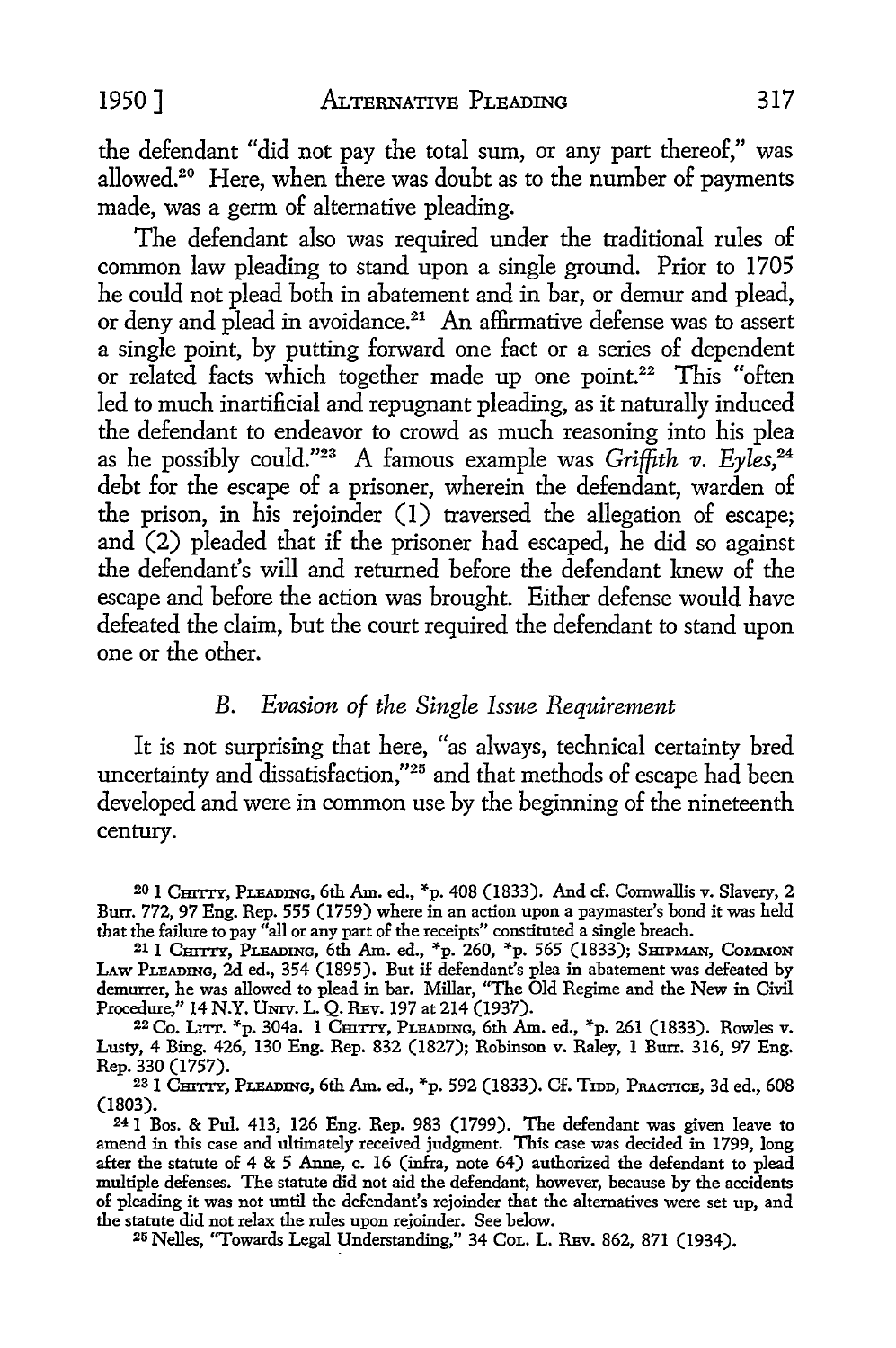Searching for ways to evade the single issue requirement, the courts and the practitioners had worked within the pattern of arbitrary forms of action fashioned for conditions long since outworn. The plaintiff still initiated his action by suing out the writ which seemed most nearly to fit his complaint. A multiplicity of forms, each with its own peculiar origin and historical evolution, increased the possibility that a plaintiff, by mistaking his step, might find himself without remedy. The correct course must be chosen at his peril: "It was not enough that . . . [the plaintiff] stood within the temple of justice, he must have entered through a particular door."26

The growth of equity had afforded some relief from these rigidities, but within the common law courts themselves relief also had been found necessary. Though some statutory changes had been made, the more common method had been "to neutralize the wrong done at one point by introducing a new mechanism to counteract the old ... the most tempting, and the most fallacious," type of reform.<sup>27</sup> In the unceasing rivalry between tradition and innovation, tradition was at least nominally the victor. Bacon's precautionary advice perhaps was still remembered: "It were good ... that men in their innovations would follow the example of time itself, which indeed innovateth, greatly, but quietly; and by degrees scarce to be perceived."28 By the manipulation of accepted doctrines, and by the introduction of legal fictions, the rigors had been modified, and the courts, within limits, were able to grasp more complex fact situations. Four examples, which are illustrative rather than exhaustive, will be noted.

*1. Pleading Claim in Multiple Counts. At* common law the writs and the forms of action formed the foundation for the joinder of causes of action, though neither *test* was logically defensible, or con-

26 HEPBURN, DEVELOPMENT OF CODE PLEADING 48 (1897). See also AMOS, THE Science of Jurisprudence 326 (1872); Millar, "The Old Regime and the New in Civil Procedure," 14 N.Y. UNIV. L. Q. REV. 197 at 210 (1937); Field, "Law Reform in the United States and Its Influence Abroad," 25 AMER. L. REV. 515, 518 (1891). HEPBURN, DEVELOPMENT OF CODE PLEADING 89 (1897): "If variations rather than essential differences are made the test, the number might be run into the hundreds.... There appear, however, to have been in common use thirty or forty actions which were largely different."

Cf. 4 BENTHAM, RATIONALE OF JUDICIAL EVIDENCE 280 (1827): "Was there any possible means of safety for an unfortunate or perhaps obnoxious suitor? Oftentimes it has appeared to me there was none. The claim was alike capable of being preferred in either of two [actions]: the plaintiff pitched upon the first, and the judge upon the second: had the plaintiff employed the second, the judge would have stamped his exclusive approbation on the first."

27PLUCKNETT, CONCISE HISTORY OF THE COMMON LAW, 3d ed., 351 (1940). 28 BACON, EssAYs, "Innovations."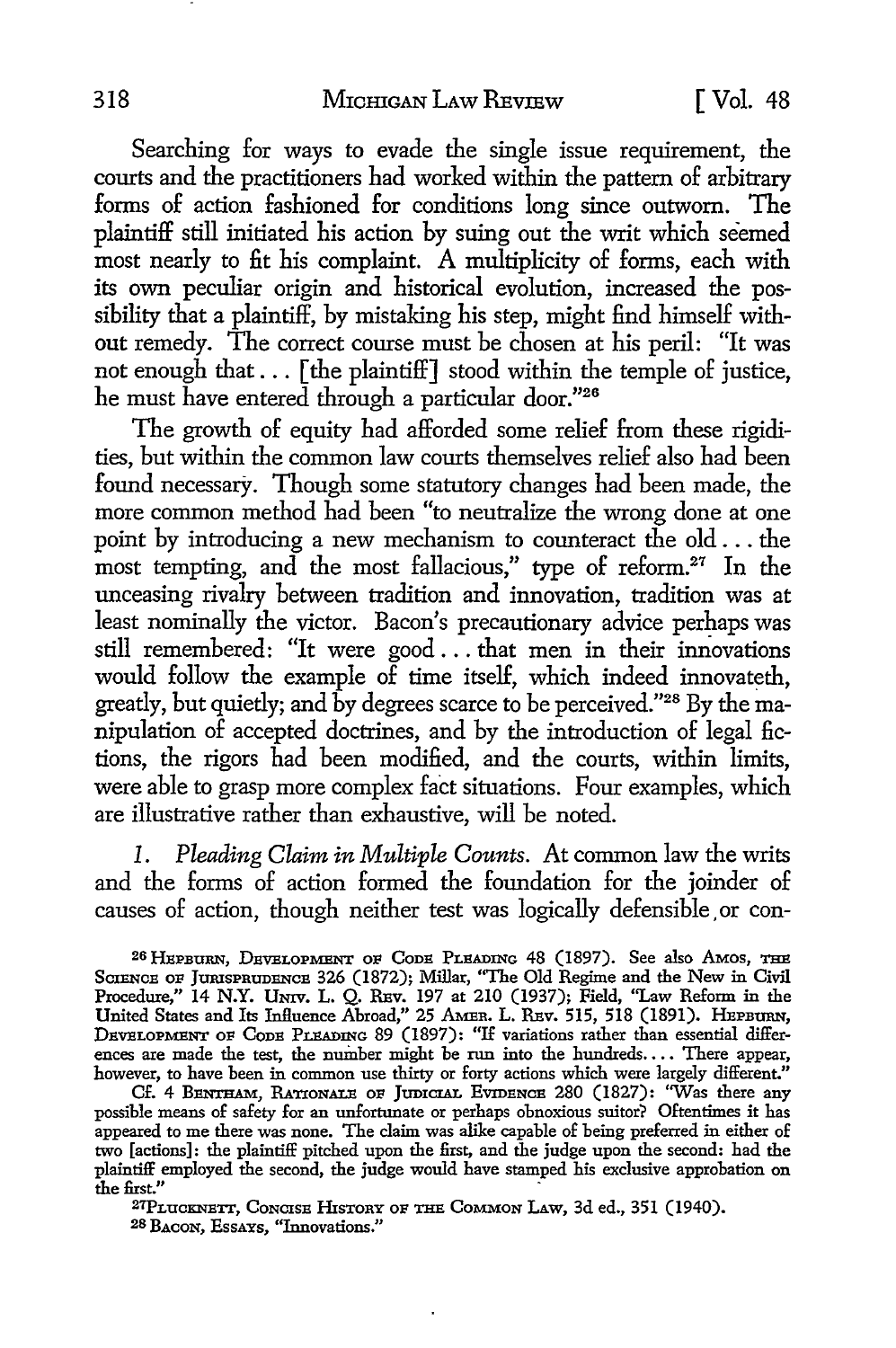sistently applied.<sup>29</sup> The historical similarity of the writ explained the exceptional joinder of actions in debt and detinue, and actions in trover and trespass on the case.<sup>80</sup> With these historical exceptions, claims could be joined only when the distinct causes of action fell within the same form of action. Tort and contract actions could not be joined,<sup>31</sup> and it was of course impossible to join legal and equitable claims.<sup>82</sup>

As a result of the use of the forms as a matrix for joinder, unrelated controversies could be thrown into a single action,<sup>33</sup> while at the same time closely related disputes were arbitrarily severed because they did not fit the same mold.

20 CLARK, CoDB PLBADING 435 (1947). The logical weaknesses incident to the tests of joinder actions at common law have been pointed out. See Sunderland, "Joinder of Actions," 18 MICH. L. REV. 571, 575-578 (1920); Blume, "A Rational Theory for Joinder of Causes of Action and Defenses and for the Use of Counterclaims," 26 MICH. L. REV. 1 at 2 (1927).

30 Originally the relief accorded in debt and detinue had been dispensed through a single broad form of debt. PLUCKNETT, CONCISE HISTORY OF THE COMMON LAW, 3d ed., 326 (1940); MARTIN, CIVIL PROCBDURB 49, 55 (1899). Trover, originally an action on the case, became a separate action only after the middle of the sixteenth century. Id. 86-89; PERRY, COMMON LAW PLEADING 90 (1897); 3 STREET, FOUNDATIONS OF LEGAL LIABILITY 250 (1906). After Slade's case, 4 Co. 92b, 76 Eng. Rep. 1074 (1602), the courts attempted to distinguish between actions on the case founded on tort, and those founded on contract: "if the former it may be joined with any tort; i£ the latter with any contract." Mast v. Goodson, 2 Wm. Black. 848, 96 Eng. Rep. 500 (1773). But this case illustrates the difficulty: to sus• tain the joinder the court construed as based on tort a claim on a special agreement by defendant to allow plaintiff to land coal on defendant's wharf.

The historical relationship in the cases of exceptional joinder seems the most logical explanation of their existence. See MARTIN, id. at 184. This explanation appears to be a recent discovery. In Dalston v. Janson, 5 Mod. 91 at 92, 87 Eng. Rep. 538 at 539 (1695) the court commented that the practice of allowing the joinder of debt and detinue was "strange." 1 CHITTY, PLEADING, 6th Am. ed., \*pp. 229-230 (1833) suggests that the joinder of these two actions was probably allowed because the practice is sanctioned in the Registum Brevium, but suggests no reason why it was so sanctioned. HEPBURN, DEVELOPMENT OF CODE PLEAD-ING 53 (I 897) remarks that the joinder was allowed "without apparent reason."

A failure to understand the historical basis of the joinder of debt and detinue and of trover and case resulted in efforts to rationalize the rules because of identities of process, plea, judgment, or some combination of these. 1 CHITTY, id. at \*p. 229. The difficulties of such an attempt are pointed out in TIDD, PRACTICE, 3d ed., 10-11 (1803). Cf. Brown v. Dixon, 1 T.R. 274, 99 Eng. Rep. 1091 (1786); Dickson v. Clifton, 2 Wils 319, 95 Eng. Rep. 834 (1766); Denison v. Ralphson, 1 Vent. 365, 86 Eng. Rep. 235, Beningsage v. Ralphson, 2 Show. 250, 89 Eng. Rep. 921, Bevingsay v. Ralston, Skin. 66, 90 Eng. Rep. 32 (1682).

3l Denison v. Ralphson, 1 Vent. 365, 86 Eng. Rep. 235; Bull v. Mathews, 20 R.I. 100, 37 A. 536 (1897); Joy & Carr v. Hill, 36 Vt. 333 (1863); Chamberlain v. Robertson, 52 N.C. 9 (1859). Note, however, that claims which were not joinable as separate causes of action could sometimes be asserted in the declaration in aggravation of damages. See "Legislation: Recent Trends in Joinder of Parties, Causes and Counterclaims,'' 37 CoL. L. REv. 462, 469 (1937).

<sup>82</sup>Cherokee Nation v. Southern Kansas Ry. Co., 135 **U.S.** 641, IO S.Ct. 965 (1889). 33 Blume, "A Rational Theory for Joinder of Causes of Action and Defenses and for the Use of Counterclaims," 26 MICH. L. REV. 1 AT 8 (1927) points out that *case* was "the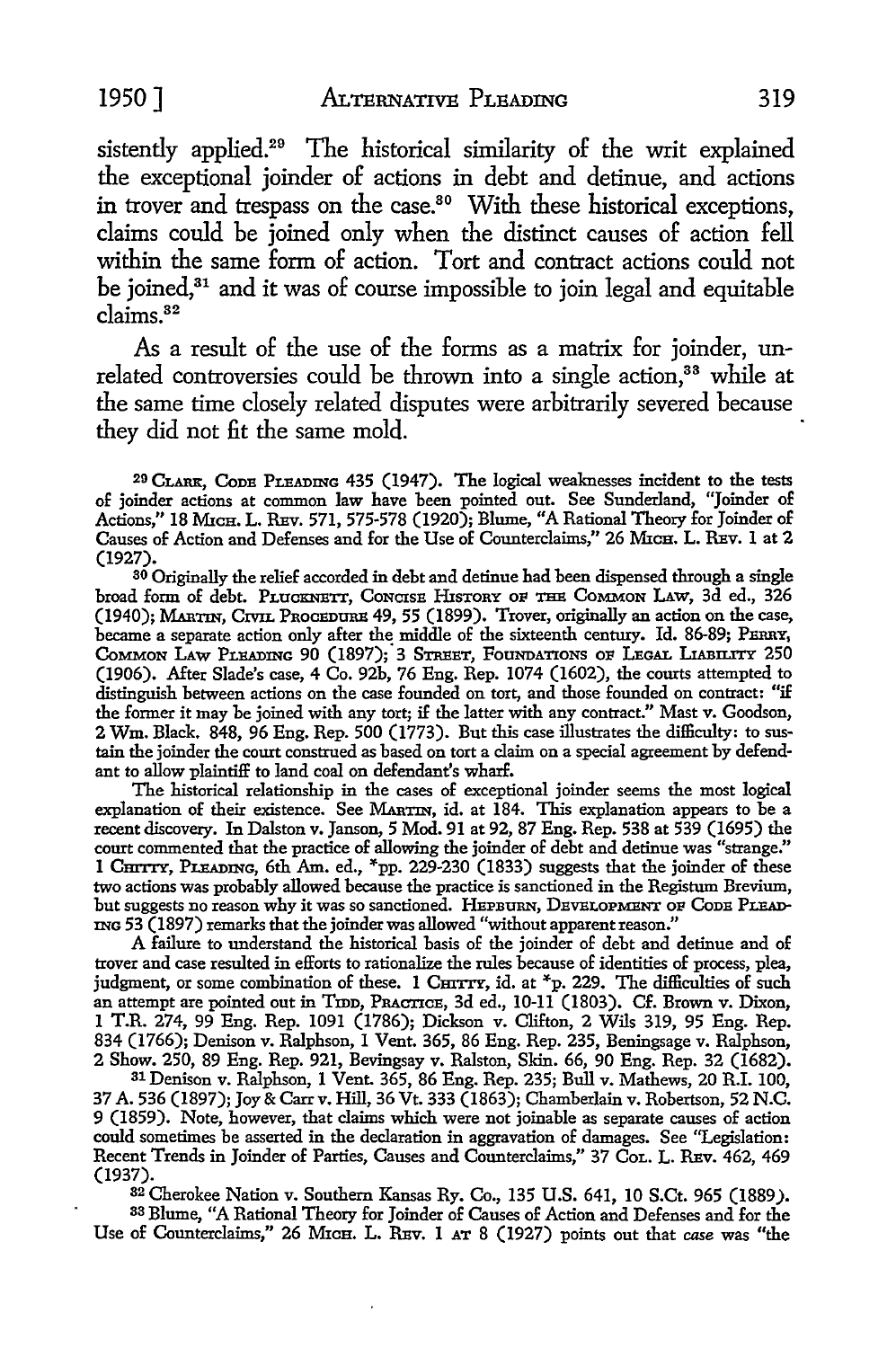Upon the foundation of the rules as to joinder of separate causes of action was erected the fictional practice of stating in separate counts various versions of one claim.<sup>34</sup> Under the ægis of this makeshift, a plaintiff confronted with a complicated aggregate of fact propositions, some of which might be inconsistent, could set forth those which made up each distinct theory in a separate count. Each count was to be complete, sufficient to support a recovery, and distinct from all others. One count must not embrace more than one cause of action.<sup>35</sup> and internally its allegations must not be alternative, repugnant, or inconsistent.<sup>36</sup> Further, each count purported to state a claim upon a distinct transaction, and they were joined conjunctively rather than alternatively. Indeed, a pleading which neglected this fiction was fatally defective. A farcial illustration is *Hart v. Longfield*, decided in 1702.<sup>37</sup> The plaintiff, in an action in assumpsit to recover for the board of an infant, presented counts in *indebitatus assumpsit* and (necessarily by implication in the alternative) in *quantum meruit.* His error was that he stated his claim for the support of the same child, instead of pretending that he had supported two children of the same name. His pleading was defective: "the way had been to aver them to be different children ... for here you ought to multiply [ the child] as often as you multiply your declaration."

The use of multiple counts minimized the unfortunate results of bona fide and justifiable uncertainty; but on the other hand it tended to countenance laxity of factual investigation and looseness of legal analysis. Ingenuity was exercised in framing as many counts as pos-

35 Southern Ry. Co. v. Bunnell, 138 Ala. 247, 36 S. 380 (1903) illustrates a strained application of this rule. Plaintiff alleged that he had bought a ticket to town  $A$  but was given a ticket to town B, an intermediate stop, and had been ejected at town B. This was construed as alleging two causes of action, one for the negligence of the ticket agent and another for the improper action of the trainman. The pleading was held defective.

36 Illinois C. Ry. Co. v. Abrams, 84 Miss. 456, 36 S. 542 (1904). See Cook v. Cox, 3 M. & S. llO, 105 Eng. Rep. 552 (1814).

37 7 Mod. 148, 82 Eng. Rep. 1156, 2 Ld. Raym. 841, 87 Eng. Rep. 1156 (1702). See Millar, "Unitary Demands and Plural Counts," 16 J. AM. JuD. Soc. 48 (1932). Plaintiff was directed to dismiss as to all except the first count and took judgment on it. After verdict, if the counts did not appear necessarily to be the same, the court would assume they involved different claims: West v. Troles, 1 Salk. 213, 91 Eng. Rep. 190 (1697).

proper remedy for malicious prosecution, libel, slander, nuisance, seduction, injuries to incorporeal hereditaments, all injuries to rights of person where the injury was not immediate," etc. See also Drury v. Merrill, 20 R.I. 2, 36 A. 835 (1897) allowing joinder in assumpsit of actions upon a promissory note and for breach of promise to marry.

<sup>&</sup>lt;sup>34</sup> I C<del>HITTY,</del> PLEADING, 6th Am. ed., \*pp. 445, 448 (1833). This was recognized as a device for evading the requirements of a single issue. Id.  $*_p$ . 260. See THIRD REPORT COM-MON LAw CoMMJssroNEns 53 (1831); PERRY, CoMMON LAw PLEADING 313 (1897).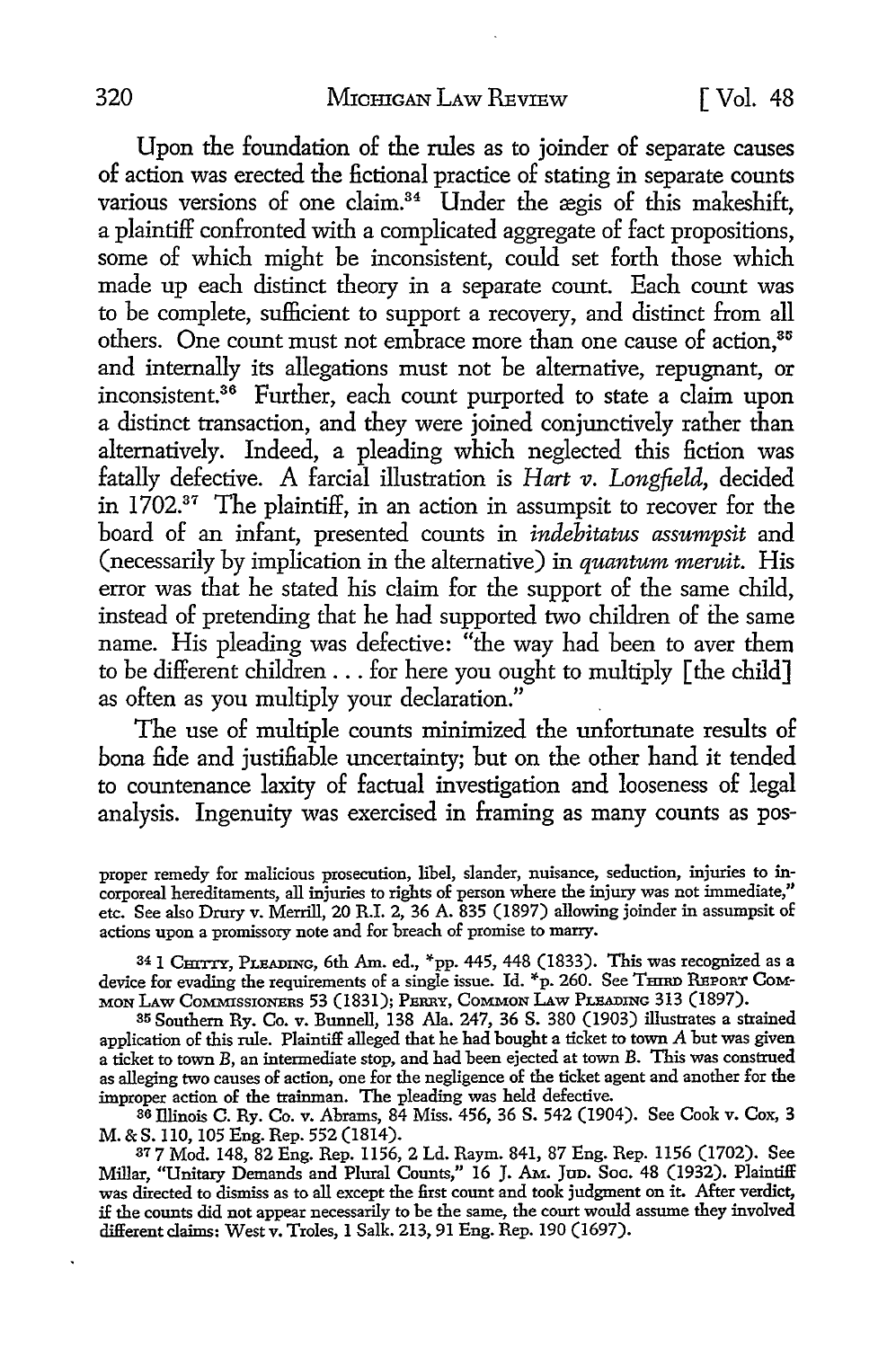sible, rather than in determining the exact ones which were necessary to place the dispute efficiently before the court, for no limit was imposed on the number of counts, and it was important that the plaintiff exhaust the possibilities, lest the one overlooked be the one established at the trial.38 By the early nineteenth century the counts in a typical pleading had multiplied beyond reason, with a resulting increase of costs, confusions, and complexity.39 No less influential than the effort to anticipate all possible theories, one may suspect, was the chance that the opponent might be misled as to the true strength and point of the plaintiff's attack. The Rules of Hilary Term (1834) placed the use of multiple counts under severe limitations,<sup>40</sup> but by that time they had served to loosen the bonds of inflexibility. The admitted values which the practice demonstrated, despite its manifest abuse in many instances, serve to preserve it to this date in the procedures of many states.

2. *The Common Counts.* The common counts, employed in actions of general assumpsit or debt upon a simple contract, served also *to* mitigate somewhat the restrictions upon alternative allegations. The common counts, which came into use after the custom of alleging multiple counts,41 were of four general types: *indebitatus assumpsit,* for a sum of money defendant had promised to pay; *quantum meruit,* for the reasonable value of work, labor, or services rendered; *quantum valebant,* for the reasonable value of goods sold; and *account stated,* 

38 See Smith v. Woodward, 4 East. 585, 102 Eng. Rep. 955 (1804) wherein the plaintiff alleged an instrument as though it could be produced, and lost the case when the evidence revealed that the instrument had previously existed and had been destroyed by the defendant.

39 For example, see Robinson v. Raley, 1 Burr 316, 97 Eng. Rep. 330 (1757) (fourteen counts). 4 BENTHAM, RATIONALE OF JUDICIAL EVIDENCE 283 (1827) makes the caustic observation: "The more counts, the more writing; the more writing, the more fees." REPORT OF THE CoMMoN LAw COMMISSIONERS (1833) quoted STEPHEN, PLEADING, 5th Am. ed., Appx. 84 (1845), suggested that a contributing factor in the increase in the number of counts was "the increasing remuneration which the pleader or attorney obtains."

<sup>40</sup>STEPHEN, PLEADING, 5th Am. ed., Appx. 77-82 (1845) quotes at length the rule dealing with multiple counts and pleas. Certain minor exceptions were made to the general prohibition. For criticisms of the use of multiple counts, see SECOND REPORT OF COMMON LAw CoMMISSIONERS 34 (1831); REPORT oF CoMMoN LAw CoMMISSIONERs (1833) quoted STEPHEN, PLEADING, 5th Am. ed., Appx. 72 (1845).

41 MARTIN, CIVIL PROCEDURE 56 (1899) places the earliest date in which the common counts were in general use as the period of Lord Holt (1689-1710). Martin cites Hayes v. Warren, 2 Str. 933, 93 Eng. Rep. 950 (1731), in which Sir John Strange *argued* that the declaration on a common count was good, quoting Lord Holt's famous remark that "he was a bold man that first ventured" to use common counts, ''but now they are every day's experience." The court held the declaration bad, though it did not disapprove the use of common counts when correctly alleged. Hayes v. Warren was disapproved on other grounds in Pillans & Rose v. Van Mierop & Hopkins, 3 Burr. 1663, 1671, 97 Eng. Rep. 1035, 1039 (1756) as being "strange and absurd."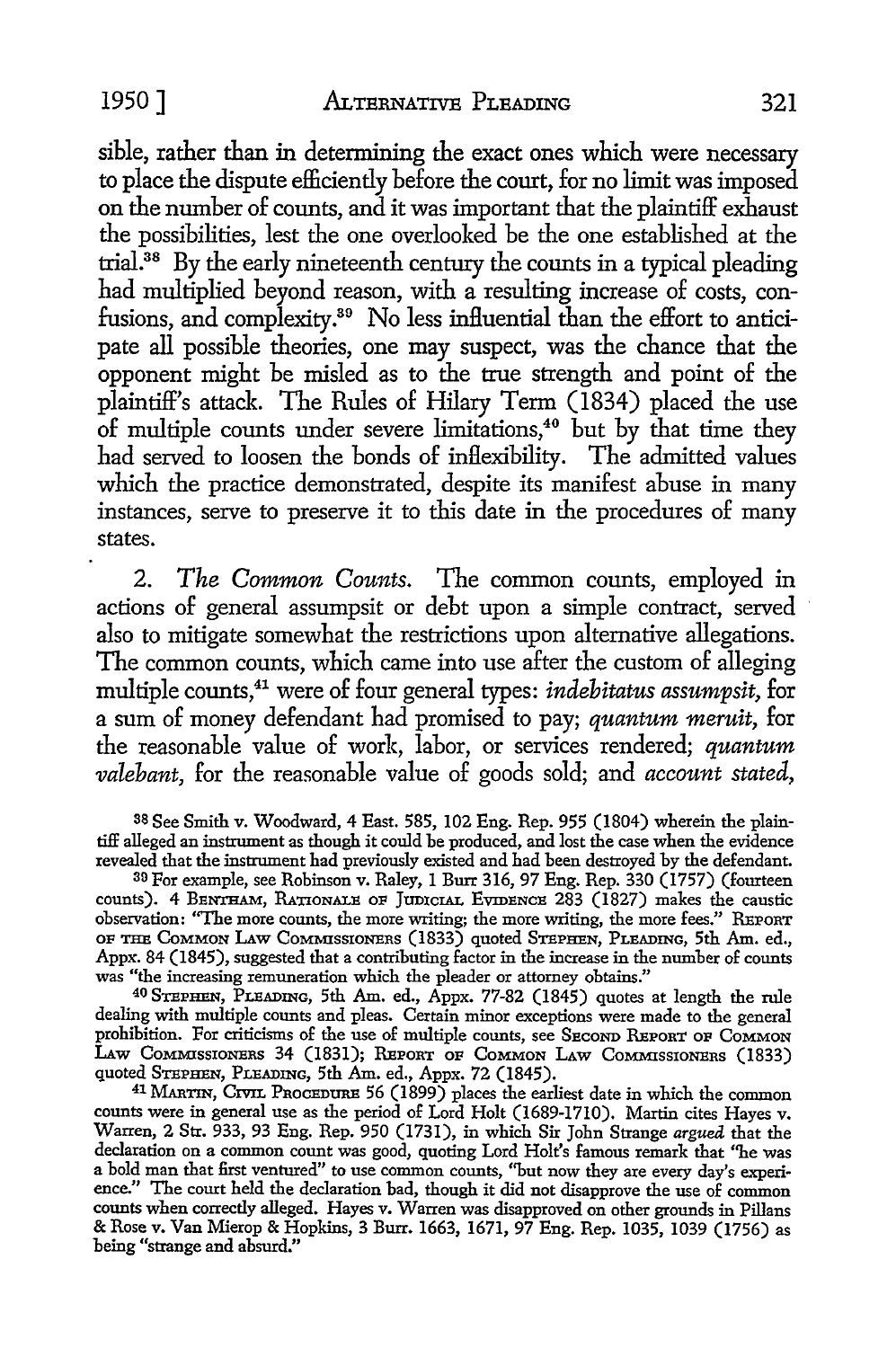for an agreed sum due upon a date certain.<sup>42</sup> "The great benefit," as Lord Mansfield observed, ". . . is, that the plaintiff need not state the special circumstances from which he concludes 'that ex aequo et bono the money received by the defendant belongs to him:' he may declare generally ... and make out his case, at the trial."43 The common counts indicated the general nature of the controversy, but their vague language provided indirect access to potentially alternative contentions. Chitty commented that "even where the declaration contains a special count it is in general advisable to insert one or more of the common counts .... Such a count may sometimes save a verdict where the evidence may vary from the special count."<sup>44</sup>

Because a claim under the common counts must rest upon an executed consideration, their use was limited to cases where any duty which rested on the plaintiff had been fully performed and the defendant's obligation was payable in money,<sup>46</sup> or (though not without conllict) where the plaintiff's performance had been prevented by the defendant's fault or by an agreement to abandon further execution.<sup>46</sup> But where applicable, the common counts provided a welcome tool for a plaintiff in bona fide doubt as to the exact frame of his rights. By the beginning of the nineteenth century Chitty could observe that they were "now much more frequent than the special counts, where the action is for any money demand,"47 and could caution against inserting in a common count any "unnecessary statements ... as a variance might be fatal."<sup>48</sup>

42 For a statement of the rules as to the common counts, see 1 CHITTY, PLEADING, 6th Am. ed., \*pp. 372-392 (1833); SHIPMAN, COMMON LAW PLEADING, 2d ed., 19-37 (1895) (listing three only).

<sup>43</sup>Moses v. Macferlan, 2 Burr. 1005, 1010, 97 Eng. Rep. 676, 679 (1760). 1 Black. W. 219, 96 Eng. Rep. 120 (1760). Accord: Monlanan v. Shepherdson, 11 Ad. & E. 411, 113 Eng. Rep. 471 (1840).

44 1 CHITTY, PLEADING, 6th Am. ed., \*pp. 371, 372 (1833).

45 SHIPMAN, CoMMON I.Aw PLEADINGS, 2d ed., 22-23 (1895). See Gordon v. Martin, Fitzg. 302, 94 Eng. Rep. 766 (1732). An example was Hulle v. Heightman, 2 East. 145, 102 Eng. Rep. 324 (1802), where plaintiff had contracted to work as seaman from port A to port B and return, and sought recovery for work from A to B after master ejected at B. The court held that indebitatus assumpsit would not lie.

46 The decisions were in conflict as to the right to maintain an action upon an implied assumpsit where the plaintiff had not fully performeed. MARTIN, C1VIL PROCEDURE 341-349 (1899) reviews this problem in detail. Though some cases went further, Martin suggested phrasing the rule in terms allowing recovery for part performance except where it was provided or necessarily implied in the contracts that complete performance was a condition precedent to recovery, or where the contract was void for illegality. Id at 59.

47 1 CHI'ITY, PLEADING, 6th Am. ed., \*p. 376 (1833).

, 48 Id. at \*pp. 375, 376.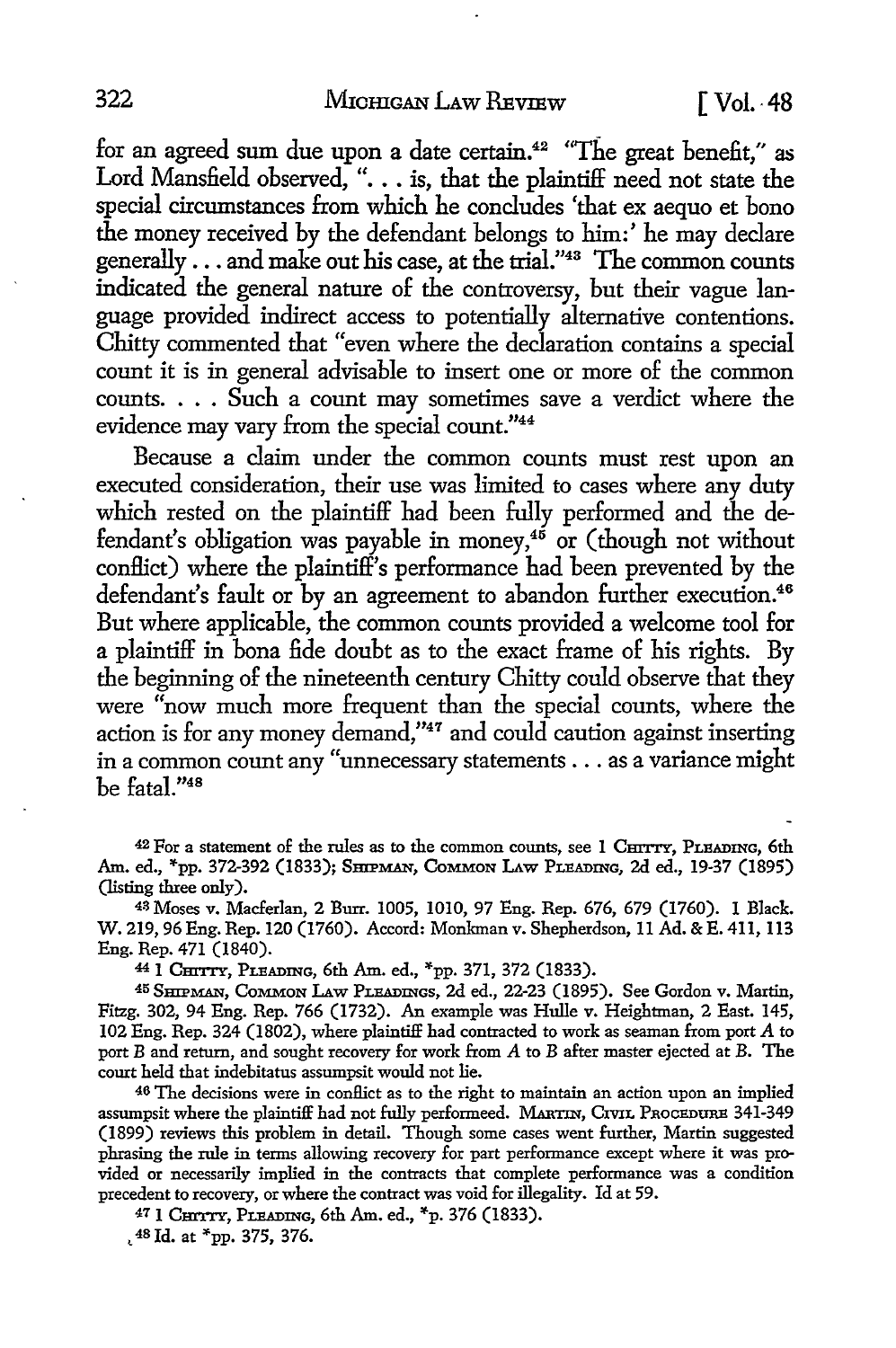3. *The General Issue.* Counsel for the defense did not lack ways to preserve trial flexibility for their clients. A wedge was supplied by the general issue. According to Blackstone, the general issue was used in the earlier common law only if the defendant intended "wholly to deny the charge alleged against him. But when he meant to distinguish away or palliate the charge, it was always usual to set forth the particular facts in what is called a *special* plea, which was originally intended to apprise the court and the adverse party of the nature and circumstances of the defence, and to keep the law and fact distinct."49 In the later common law period, however, the issue raising potentialities of several of the general issues went far beyond this merely negative scope. In actions in assumpsit based upon obligations implied by law the general issue of non assumpsit would justify virtually any evidence tending to prove that the plaintiff never had such a claim or that, because of facts legal or equitable in nature, it had been extinguished before suit.50 By the end of the common law period the same rule was applied to an action in assumpsit upon a special contract, in which originally payment and similar discharges had been specially alleged.51 Similar latitude was allowed under *nil debet* when the action was in debt upon a simple contract;<sup>52</sup> and under *not guilty* in trespass on the case<sup>53</sup> or in trover.<sup>54</sup> In trespass the general issue, not

49 3 BLAcKST. CoMM., Wendell ed., \*p. 305 (1854).

50 Moses v. Macferlan, 2 Burr. 1005, 97 Eng. Rep. 676. I Black. W. 219, 96 Eng. Rep. 120 (1760); Fits v. Freestone, 1 Mod. 210, 86 Eng. Rep. 834 (1676); Seff v. Brothman, 108 Md. 278, 70 A. 106 (1908); Young v. Rummell, 2 Hill (N.Y.) 478 (1842). PLuckNETT, CONCISE HISTORY OF THE COMMON LAW, 3d ed., 368 (1940) lists as available under non assumpsit, the defenses of capacity, duress, want of consideration, statute of frauds, and payment. Tmn, PRACTICE, 3d ed., 591 (1803) adds release, accord and satisfaction, res judicata, etc.

511 CHITTY, PLEADING, 6th Am. ed., \*pp. 508, 513 (1833); STEPHEN, PLEADING, 5th Am. ed., \*p. 162 fn (1845). Tmp, Practice, 3d ed., 591-592 (1803). The exceptions are stated by SHIPMAN, COMMON LAW, PLEADING, 2d ed., 283 fn (1895); "Tender, set-off when notice was not given with the plea, bankruptcy, or insolvency, and the statute of limitations," and it did not put in issue "the breach, nor performance by the plaintiff of a condition precedent to his right to sue, nor performance by him of a bilateral contract.'' Id. at 383.

521 CHITTY, PLEADING, 6th Am. ed., ""p. 508 (1833); STEPHEN, PLEADING, 5th Am. ed., \*p. 162 fn (1845); Tmn, PRACTICE, 3d ed., p. 591 (1803).

53 1 CHITTY, PLEADING, 6th Am. ed., \*p. 527 (1833); Bird v. Randall, 3 Burr. 1345, 1353, 97 Eng. Rep. 866, 870, 1 Black. W. 373, 96 Eng. Rep. 210 (1762) supports this upon the theory that the plaintiff's action in case was founded upon "the mere justice and conscience" of the case and was "in the nature of a bill in equity.'' Accord: Ridgeley v. West Fairmont, 46 W. Va. 445, 33 S.E. 235 (1899); Tmn, PRACTICE, 3d ed., p. 598 (1803). But Chitty observes that this description was inaccurate as of the early nineteenth century. 1 Cmттт, Pleading, 6th Am. ed., \*p. 527 (1833). See Barker v. Dixon, 1 Wils. 44,<br>95 Eng Rep. 483 (1743); Smrман, Cоммон Law Pleading, 2d ed., 292 fn (1895) states the exceptions: "Limitations, justifications in slander, retaking of prisoner in fresh pursuit.''

541 CHITTY, PLEADING, 6th Am. ed., \*pp. 508-509 (1833).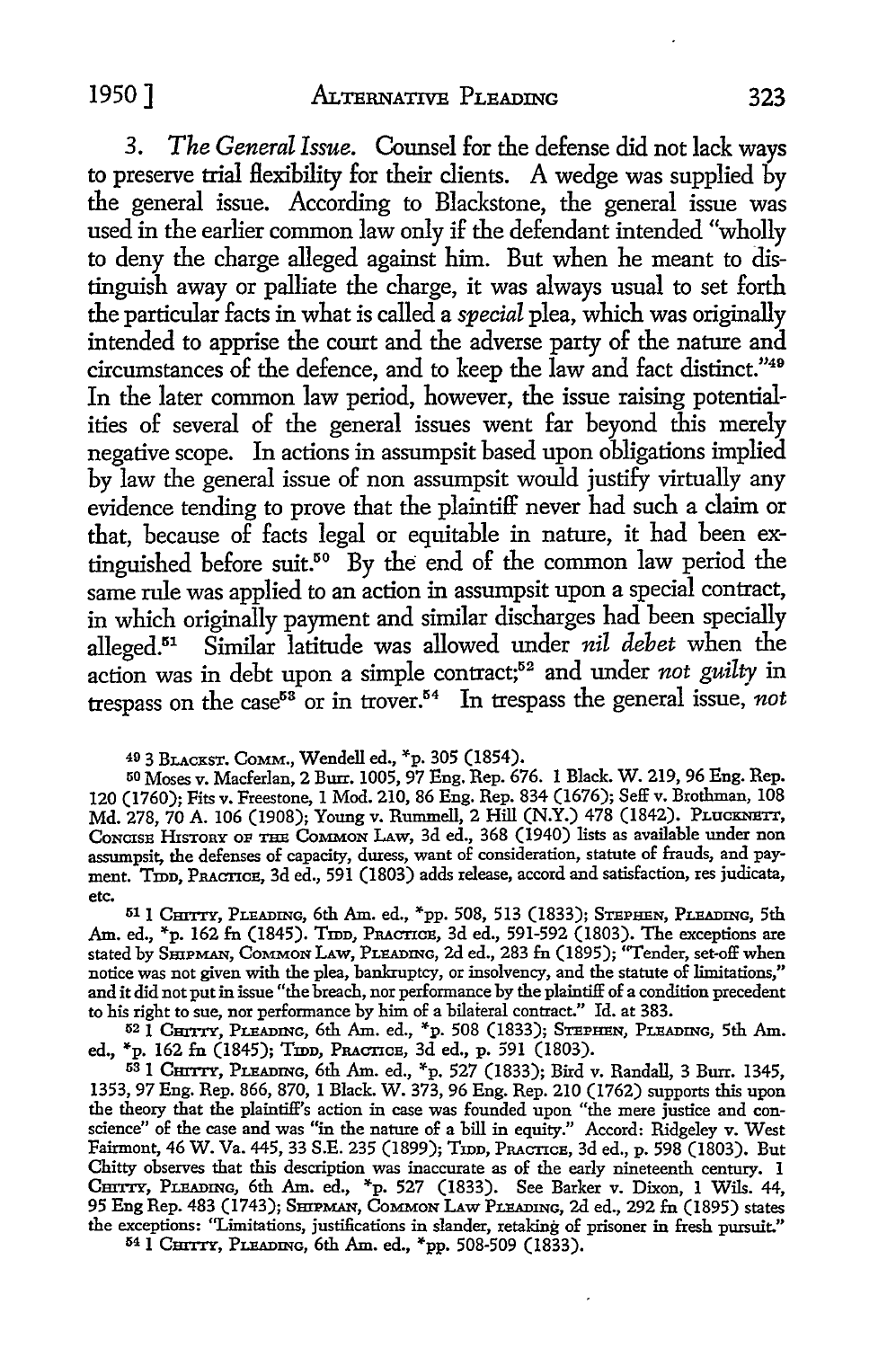*guilty,* had a broad scope when the violation was of a "relative," as distinguished from an "absolute," right-admittedly an obscure distinction.55 In the other actions the general issues had a much more limited effect.<sup>56</sup> But in assumpsit, trover, trespass on the case, and some instances of trespass and of debt, the defendant under the general issue could not only rebut the elements of the plaintiff's claim, but also show such affirmative defenses as payment, release, accord and satisfaction, performance, and former judgment.<sup>57</sup> So great was the tactical advantage of the general issue on the common law field of battle that is was not uncommon for companies set up by act of parliament to secure a clause in their enabling acts "empowering them to plead the general issue at all times, putting in their special matter as evidence."58

The shotgun scatter of the general issue in such actions obviously defeated the announced policy of reducing the dispute to a single issue, and the practice could not be reconciled rationally with the general principle that pleadings should notify the opposing party as to the defendant's contentions and should plead specifically matters in avoidance.59 Nothing could be more vague at the pleading stage than an action upon common counts met by a plea of non assumpsit. Even more paradoxically, a special plea setting forth fact propositions which

55 1 Cm'ITY, PLEADING, 6th Am. ed., \*p. 509 (1833); Tron, PRACTICE, 3d ed., 598 (1803). SHIPMAN, COMMON LAW PLEADING, 2d ed., 350 (1895) makes no such distinction and states that "not guilty" in trespass had merely the narrow effect of raising issues as to the action of the defendant.

56 In debt upon specialty or in covenant, non est factum put in issue only the execution of the deed or matters showing it void in law: 1 Cm'ITY, PLEADING, 6th Am. ed., \*p. 508 (1833); STEPHEN, PLEADING, 5th Am. ed., 162 fn (1845); Tron, PRACTICE, 3d ed., 593- 595 (1803); SmPMAN, CoMMON LAW PLEADING, 2d ed., 286, 288 (1895). Whelpdale's Case, 5 Co. Rep. 119a, 77 Eng. Rep. 239 (1604) and notes; Pigot's Case, 11 Co. Rep. 26b, 77 Eng. Rep. 1177 (1614); Yates v. Boen, 2 Str. 1104, 93 Eng. Rep. 1060 (1739), lunacy of defendant on date of contract. But facts showing the instrument void could be specially pleaded. Collins v. Blantern, 2 Wils. 341, 95 Eng. Rep. 847 (1767). In debt on judgment, nul tiel record put in issue only the existence of the record. SHIPMAN, COMMON LAw PLEADING, 2d ed., 288 (1895). In replevin, non cepit modo et forma (or, if defendant merely detained wrongfully, non detinet) put in issue merely the act. 1 CHITIY, PLEADING, 6th Am. ed., \*p. 509 (1833); SmPMAN, COMMON LAw PLEADING, 2d ed., 293 (1895).

57 Release could not be shown under the general issue in actions in trover. SmPMAN, CoMMON LAw PLEADING, 2d ed., 291 (1895).

58 PLUCKNETT, CONCISE HISTORY OF THE COMMON LAW, 3d ed., 367 (1940). Plucknett illustrates by Act Incorporation Conservators of Bedford, 15 Car. II, c. 17, §15 (1663) and by 11 Geo. I, c. 30, §43 ( 1724 ), wherein the right to plead the general issue was granted to two insurance companies organized under 6 Geo. I, c. 18 (1719).

59 See 1 CHITTY, PLEADING, 6th Am. ed., \*pp. 513-514 (1833); STEPHEN, PLEADING, 5th Am. ed., \*p. 158, \*p. 162-3 fn (1845); SHIPMAN, CoMMON LAw PLEADING, 2d ed., 283, · 292 (1895).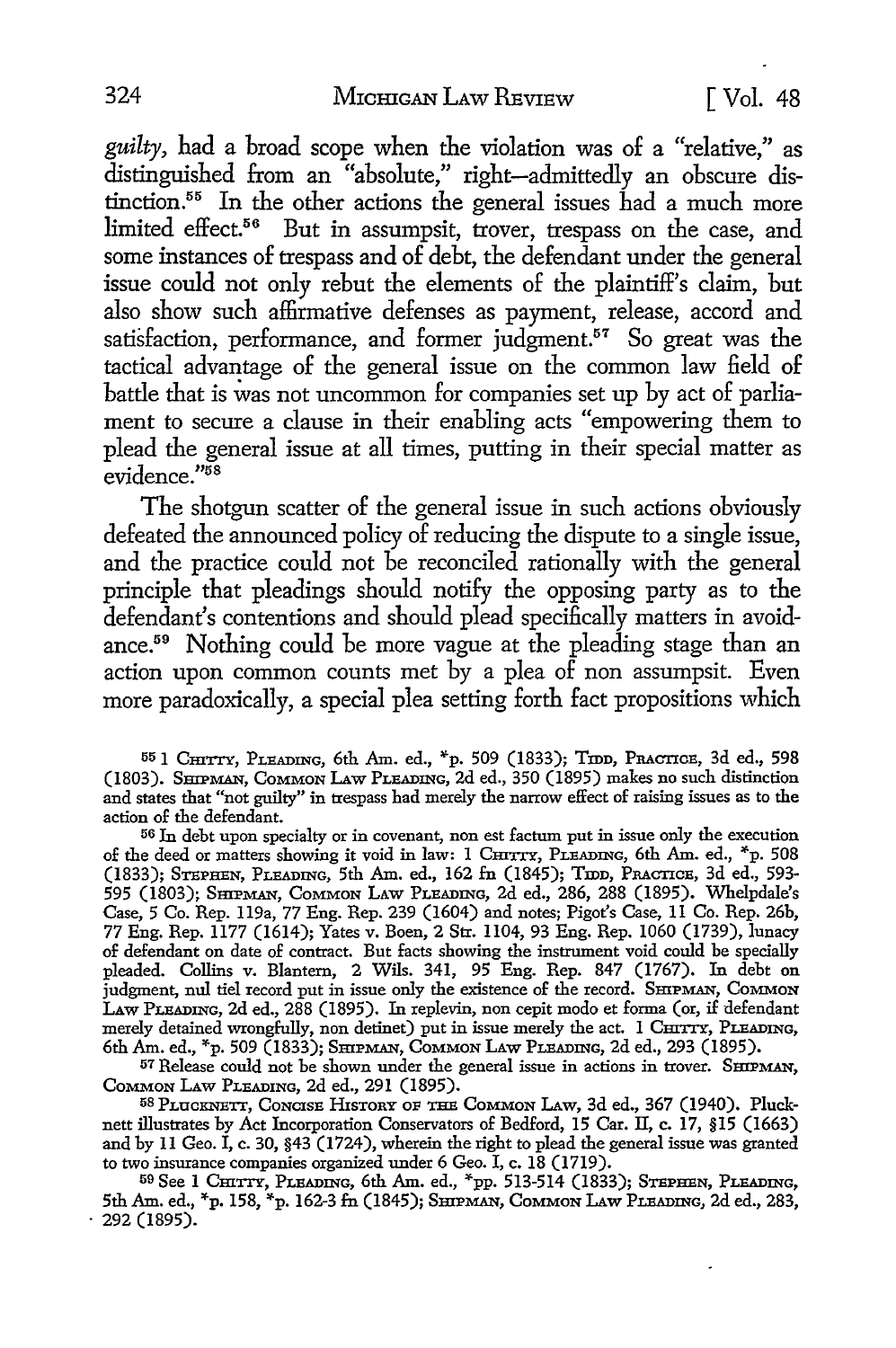could be proved under the general issue was subject to demurrer on the ground that it amounted to a special issue. "Thus [stood] the matter in regard to written pleadings. General pleading convey[ed] no information, but there [was] an end to it; if any information [was] conveyed by pleading, it [was] by special pleading, but there [was] no end of  $\mathbf{i}t$ <sup>"60</sup>

But despite the lack of pre-trial notice inherent in the general issue, there is little doubt that a majority of the barristers in the early 1800's shared the strictly pragmatic view of the attorney who commented upon the proposal to abolish the general issue in the Hilary Rules:

"My experience ... has given me a decided opinion in favour of the general issue. . . . If the pleader could know all the facts precisely as they are to be proved, it would be well to confine the pleadings to a simple statement of these facts. But every practitioner will at once admit, that the pleader seldom or ever has the facts perfectly before him, and that in very many cases it is not in the nature of things that he should. This unavoidable uncertainty ... I take to be the great and essential cause of difference in opinion between the theorist and the practitioner."61

Yet three results naturally followed from the excessive liberality of issues subsumed under certain of the general issues: first, an added expense on the plaintiff in preparing and producing evidence on undisputed issues; secondly, an increased number of new trials due to surprise; and thirdly, an added burden on the judge who was forced to extract the true point at issue from the welter of evidence and argument at the trial.<sup>62</sup> The simplicity of pleading resulting from the use of the general issue was purchased at the price of increased trial complexity.

60 4 BENTHAM, RATIONALE OF JUDICIAL EVIDENCE, 267 (1827). See ill. Civ. Prac. Ann. (McGaskill, 1933) 68-69.

6l Remarks of a Mr. Addison from the LoNDON LAw MAG., quoted in STEPHEN, PLEAD-ING, 5th Am. ed., Appx. 66 (1845), footnote by American editor. Compare HALE, HISTORY OF THE CoMMON LAw, Runnington ed., 212 n. (1820), a footnote which, in recommending a more liberal use of the general issue, first praises the logic of the common law system of pleading as "admirably calculated for the purposes of analyzing a cause, of extracting, like the roots of an equation, the true points in dispute, and referring them with all imaginable simplicity to the court or to the jury," and then admits that "nothing would  $\ldots$  more promote the ends of justice, than to enact that the defendant shall in all actions, on giving previous notice of his intended defence, to the plaintiff, be permitted to plead the general issue."

62 REPORT OF COMMON LAW COMMISSIONERS (1833) quoted STEPHEN, PLEADING, 5th Am. ed., Appx. 62-63 (1845).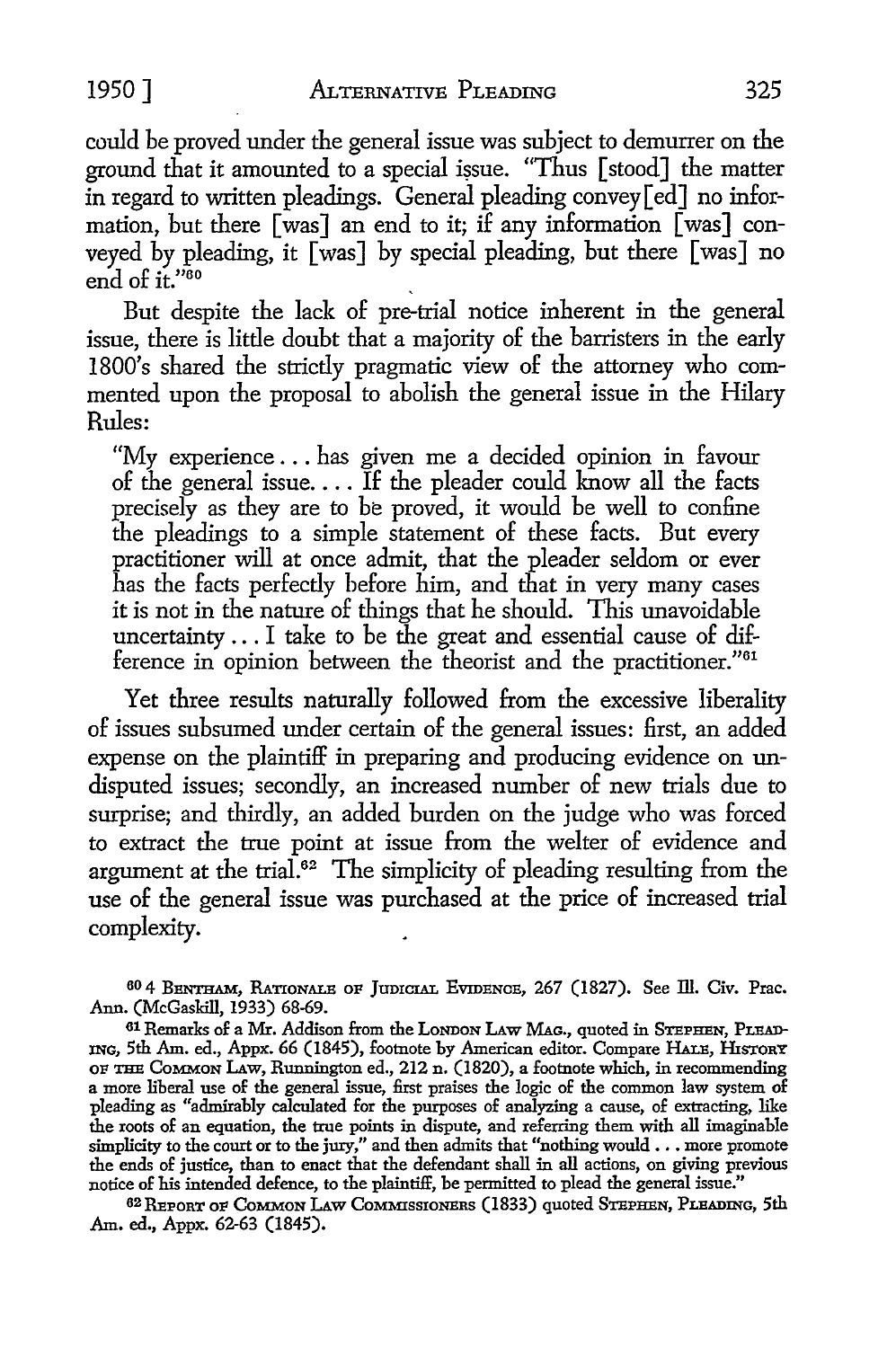*4. Multiple Defenses.* In 1705 the famous statute of 4 & 5 Anne, which John Anstey a century later described as "the foster-father of all special pleadings,"63 relaxed the restrictions upon defensive pleadings. This statute provided:

"The defendant or tenant in any action or suit, or any plaintiff in replevin, in any court of record, may, with the leave of the same court, plead as many matters thereto, as he shall think necessary for his defence."<sup>64</sup>

The statute's limitations left untouched serious defects in the practice. It applied only to pleas in bar<sup>65</sup> in courts of record (that is, the King's Courts), and was dependent upon leave granted by the court. It applied only to the answer, leaving the parties in all subsequent pleadings bound still to the single issue.<sup>66</sup> It was extended by implication to prohibit the defendant from pleading several matters requiring different trials.<sup>67</sup> It did not suffice to permit equitable defenses in actions at law.68 And it authorized separate pleas, so that a single plea which was duplicitous in the traditional sense still was defective.<sup>69</sup>

Nevertheless, the statute marked an important forward step. Its purpose obviously was to permit the filing of pleas which presented distinct defenses when they were "deemed, in the discretion of the court, essential to the justice of his cause."70 Gradually the courts, in passing on applications for leave, accorded to defendants an increasing freedom. Initially the party was required to state in his application

63 JoHN ANsTEY, nm PLEADER'S GumE, 8th ed., 94-95, fn (1826).

64 4 Anne, c. 16, §§4, 5, effective Trinity Term, 1706. This statute was held to have become a part of the common law as adopted in the United States. See Ann. Cas. 1917C, 706.

65 Leave was not granted to file multiple dilatory pleas. STEPHEN, PLEADING, 6th Am. ed., "'p. 276 (1833); SHIPMAN, CoMMON LAw PLEADING, 2d ed., 374 (1895); PERRY, CoMMoN LAw PLEADING, 321 (1897).

66 Trop, PRACTICE, 3d ed., 637 fn (1803); 1 CHITTY, PLEADING, 6th Am. ed., \*p. 261 (1833). Tidd notes that where the same plea was urged to claims stated in different counts, the replication could urge a distinct answer to the plea as to each count. But plaintiff continued under the burden of selection at his peril between two or more equally valid replies to one defense. STEPHEN, PLEADING, 5th Am. ed., "'p. 276 (1845). Compare the Virginia practice prior to 1934 under a similar statute: 2 Va. Code Ann. (1919) §6107. See Chesapeake & 0. R. Co. v. Exch. Bk., 92 Va. 495, 23 S.E. 935 (1896).

67 1 CHI'ITY, PLEADING, 6th Am. 'ed., "'p. 593 (1833): "As in dower, *ne unques accouple in* loyal *matrimonie, and ne unques seisie que dower;* for the first matter is triable by the bishop, and the other by a jury."

68 Braddick v. Thompson, 8 East. 344, 103 Eng. Rep. 374 (1807); Scholey & Damville v. Mearns, 7 East. 148, 103 Eng. Rep. 56 (1806).

69 STEPHEN, PLEADING, 5th Am. ed., \*p. 277 (1845).

70 Gully v. Bishop of Exeter & Dowling, 5 Bing. 42, 45, 130 Eng. Rep. 975, 976 (1828). Accord: PERRY, COMMON LAW PLEADING 319 (1897) citing Clinton v. Morton, 2 Str. 1000, 93 Eng. Rep. 994 (1734).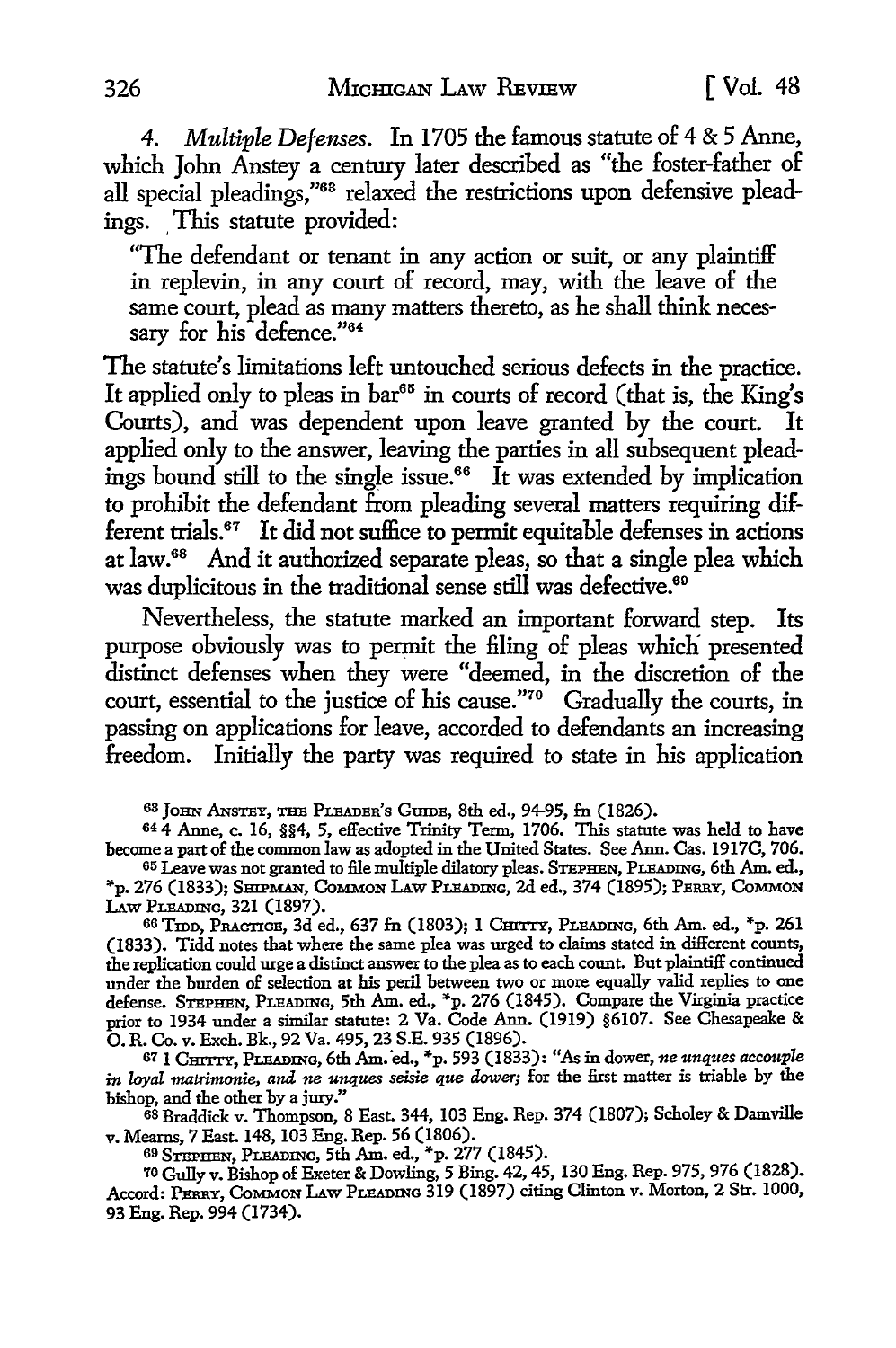the substance of his proposed pleas, that the court might supervise the pleading and prevent the inclusion of inconsistent defenses<sup>71</sup> or multiple statements of a single defense. But as the judges became accustomed to the use of numerous pleas the motion for leave came to be granted as a matter of course.<sup>72</sup> Significantly, the gradual relaxation was accompanied by the realization that one plea should not be used as evidence against another.<sup>78</sup> Once this was established, inconsistent pleas and multiple theories of a single factual defense were generally allowed. Even under the later practice, however, the court might compel an election between pleas which were "decidedly repugnant, and would create unjust delay."74

The right to plead inconsistent alternative defenses was viewed askance, however, as the period of common law pleading merged into the period of nineteenth century reforms. Conflicting pleas were criticized by the common law commissioners in 1831,75 and their use was prohibited by the Hilary Rules of 1834.76

## C. *Summary*

Thus we find that as the period of English procedural reform opened in the second quarter of the nineteenth century, the traditional common law requirement of a single issue was subject to evasion by a variety of devices. The plaintiff was free to allege various versions of his claim in multiple counts; and, where they came within the facts, could use common counts to avoid the necessity of alleging the details of his claim. The defendant could interpose a general issue which in many actions opened a wide variety of defensive positions; and could assert his answer in any action multiple pleas in bar which might, subject to the possibility of his being required to elect, be mutually contradictory. True, certain of these devices tended to obscurity of pleading, unnecessary expense, and trial complexity. And

71 Tron, PRACTICE, 3d ed., 611 (1803).

<sup>7</sup>2 Ibid.; STEPHEN, PLEADING, 5th Am. ed., "'p. 274 (1845).

78 Harington v. McMorris, 5 Taunt. 228, 128 Eng. Rep. 675 (1813).

74 1 CHITrY, PLEADING, 6th Am. ed., "'p. 594 (1833). In King's Bench the use of multiple pleas in the 1800's was hampered by less formality than in Common Pleas, but substantially the same result was reached through compelling election when multiple pleas could cause confusion. Rama Chitty v. Hume, 13 East. 255, 104 Eng. Rep. 368 (1811).

Plea of non assumpsit or non est factum to entire declaration joined with tender as to part, improper: MacLellan v. Howard, 4 T.R. 194, 100 Eng. Rep. 969 (1791); Jenkins v. Edwards, 5 T.R. 97, 101 Eng. Rep. 55 (1793); Tron, PRACTICE, 3d ed., 609 (1803); 1 CHITrY, PLEADING, 6th Am. ed., "'p. 592 (1833).

<sup>75</sup> THIRD REPORT OF COMMON LAW COMMISSIONERS 57 (1831).

76 STEPHEN, PLEADING, 5th Am. ed., Appx., 77-82, quotes the rule at length.